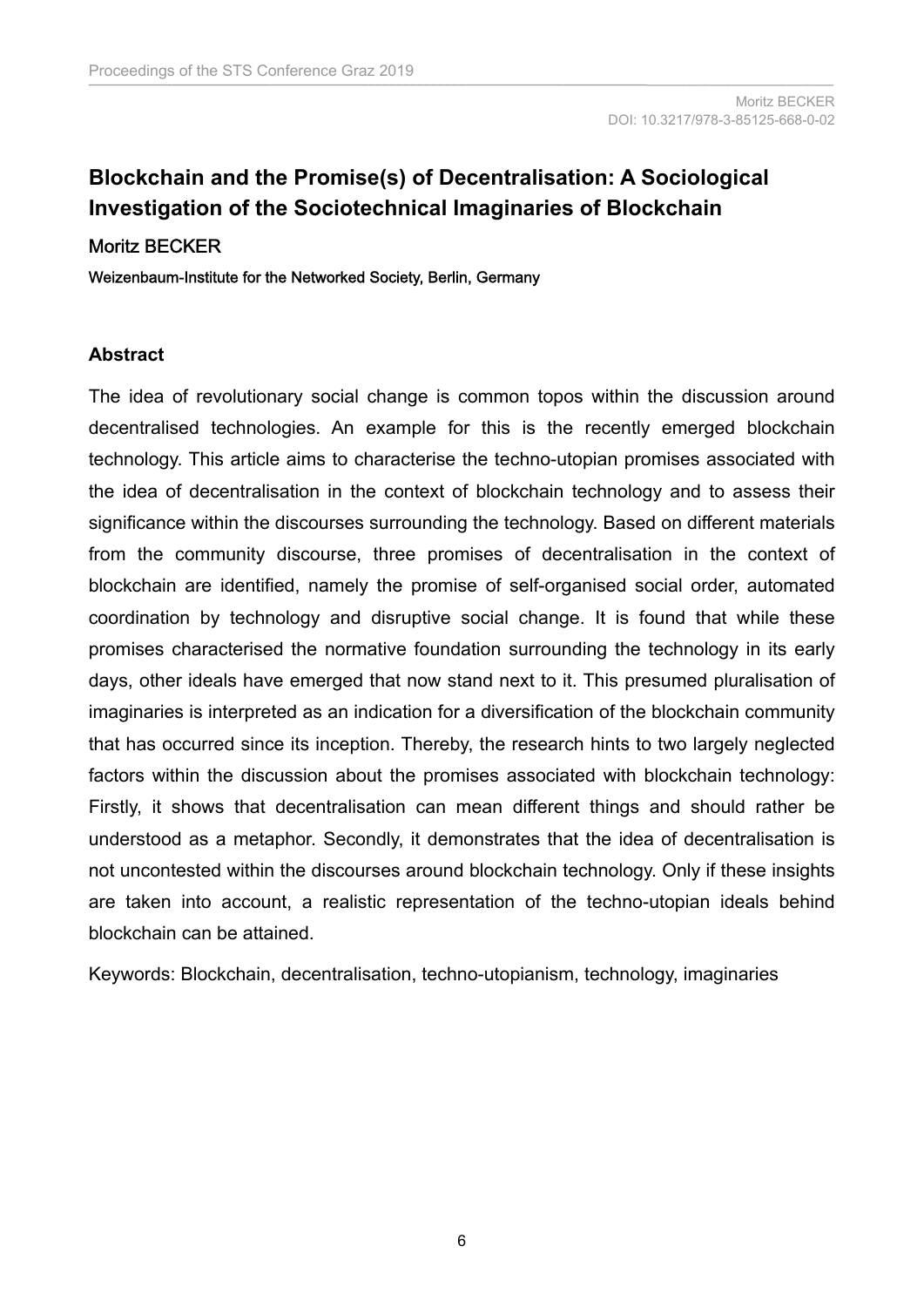### **1 Introduction**

"Technologically, blockchain is enabling us to revive that spirit and build the decentralized digital community that the founding fathers of the internet initially envisioned."

(Seguin 2018)

"We just want to take the internet to its logical conclusion: total decentralization." Stephen Tual, Former CCO Ethereum (Volpicelli 2015)

The idea of disruptive social change by technology is a common topos in the public and academic discourse about emerging information and communication technologies. Since the inception of the internet, network technologies such as the blockchain have often been associated with promises of revolutionary social change that centre around the idea of decentralisation. Due to its unique technological architecture, blockchain technology is often said to bring about a new mode of socio-economic organisation characterised by decentral and non-hierarchical cooperation (Swan 2015). To date, blockchain technology has received enthusiasm by observers that is unrivalled since the early days of the internet and has become a buzzword in community, media, industry and academia alike (Galati 2018). Understanding the promises associated with the technology within the current public discourse seems more important than ever. Against this background, the question emerges: How can the techno-utopian promises of decentralisation be characterised in the case of blockchain?

This article deals with this question from a sociological perspective. It is argued that in the case of blockchain, decentralisation acts as a powerful imaginary that is connected to promises of a self-organised social order, coordination by technology and disruptive social change. Instead of understanding decentralisation solely as a technological principle, it rather appears to have metaphorical capabilities and be associated with different meanings in different contexts.

The significance of decentralisation as a normative ideal in the context of blockchain is, however, not uncontested. Against the background of an increased tendency towards centralisation on the level of blockchain projects as well as a more predominant use of

7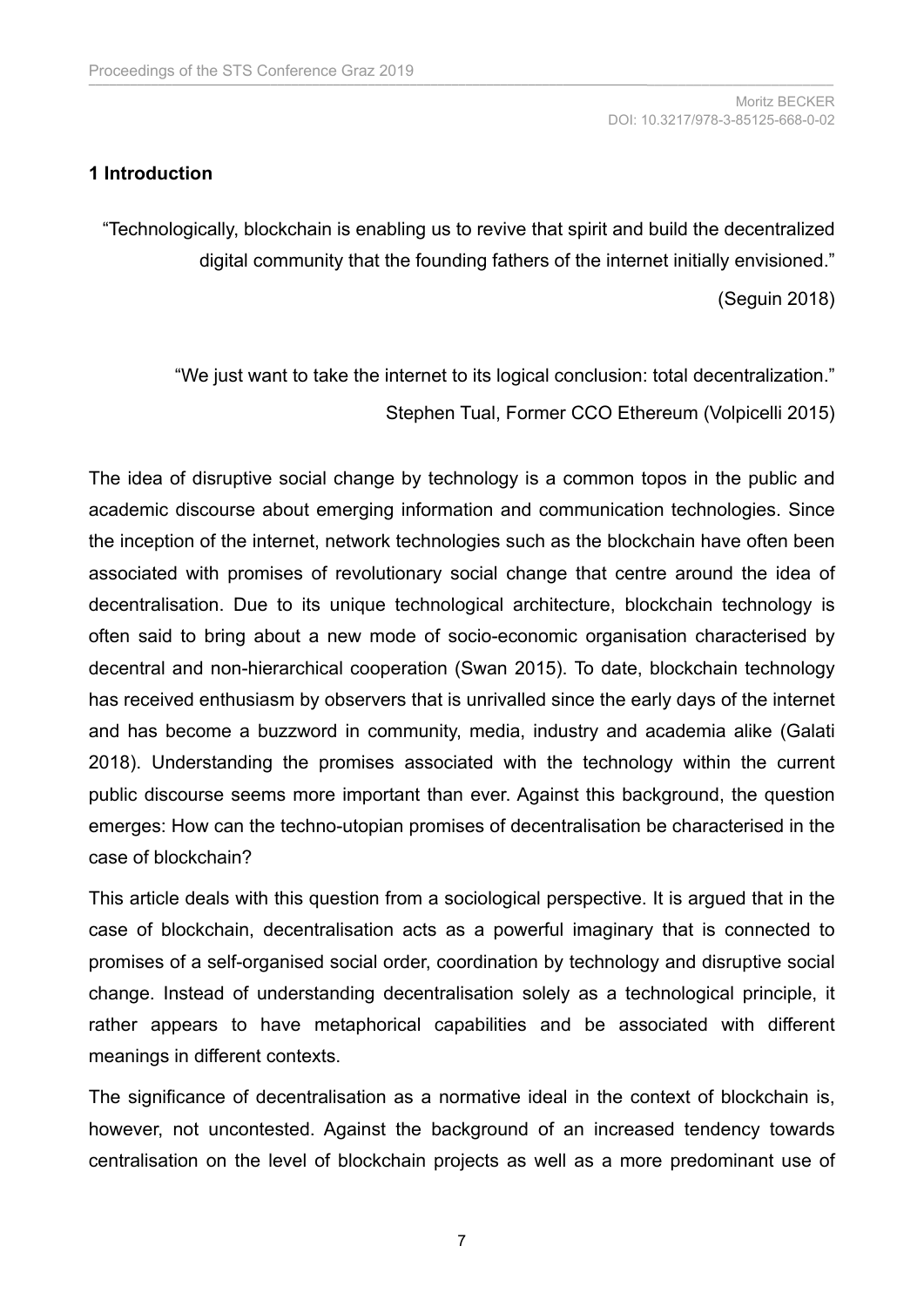blockchain-based applications for investment purposes, it is argued that there has been a pluralisation of imaginaries within the discourses surrounding the technology. In this sense, blockchain technology is interpreted as a powerful illustration of how ways of attributing meaning to a technology change over time.

This argument is laid out in three steps. In the first step, the connection between blockchain and decentralisation is dealt with in more general terms (2). This part introduces the case of blockchain by explaining blockchain's twofold existence as a decentralised technological system (2.1.) as well as an ideological community (2.2.), before dealing with the significance of the idea of decentralisation within the normative foundation of blockchain (2.3.). It is found that while there is a high importance of the role of decentralisation, its meaning affords a closer look, which is provided in a second step (3). Based on community documents, three promises of decentralisation are presented (3.1-3.3) and situated within different lines of thinking. In a third step (4), these results are set into perspective by asking whether decentralisation has lost its significance over time, which is discussed against the background of recent developments surrounding blockchain technology (4.1-4.3). The article closes by reflecting about the role of decentralisation in the normative foundation of blockchain (5).

The article aims to add to an emerging strand of sociological literature which critically engages with the ideas, narratives and visions surrounding blockchain technology (e.g. (Golumbia 2018; Kow and Lustig 2018; Swartz 2016). It complements existing works by providing a framework to describe the promises of decentralisation and exploring their significance against the background of recent developments. Therefore, it serves the objective of providing a better understanding of the normative visions associated with blockchain within the discourses surrounding the technology.

# **2 Blockchain technology and the imaginary of decentralisation**

### **2.1 What is blockchain technology?**

In order to fully understand the role of decentralisation in the case of blockchain, it is first necessary to note that the idea of decentralisation lies at the base of its technological architecture. Blockchain is a data base technology that has been first presented in late 2008 by an individual or collective under the pseudonym of 'Satoshi Nakamoto' (Nakamoto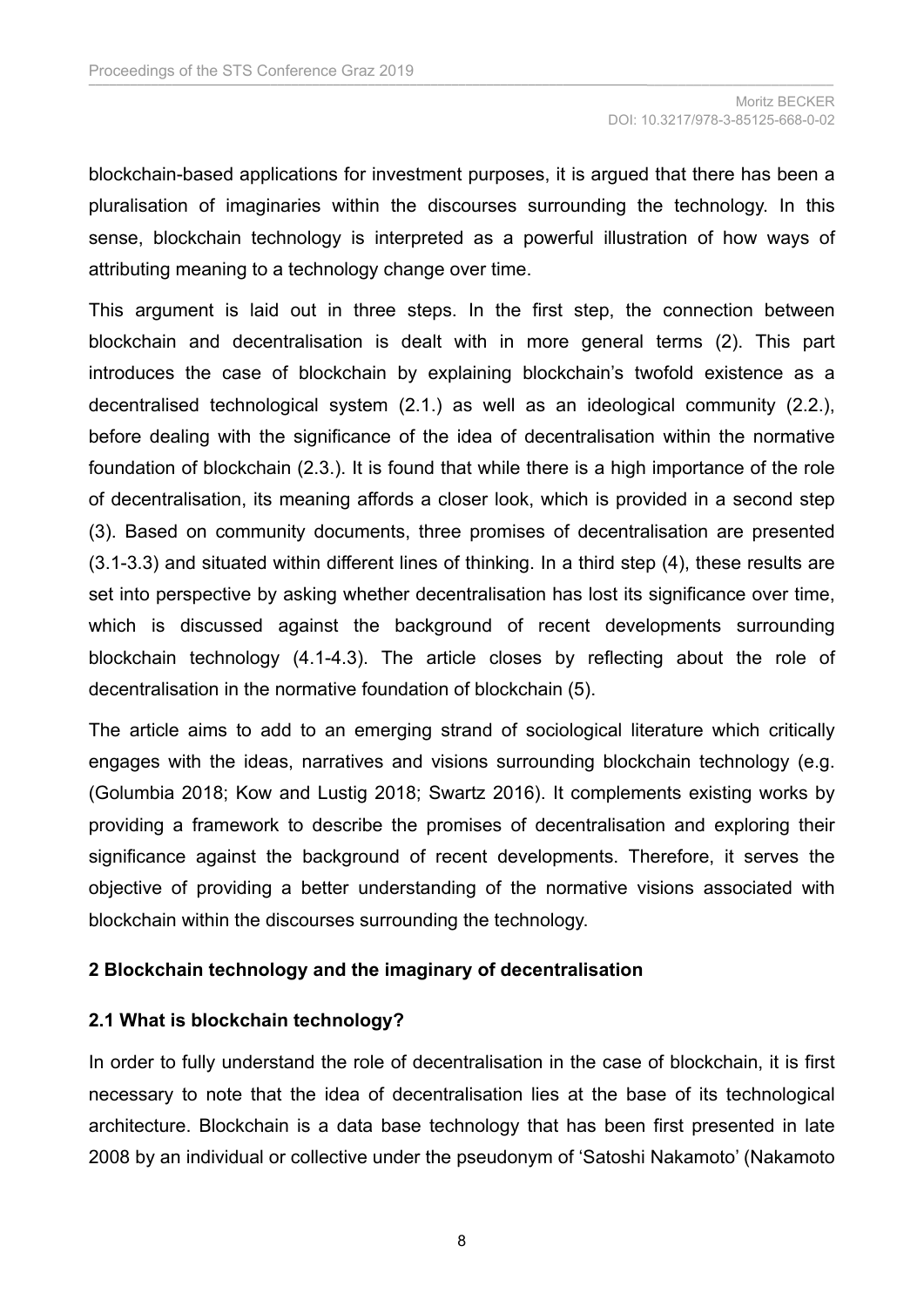2008). It is most well-known for its first and most prominent application, the digital currency ('crypto-currency') Bitcoin. In terms of its technological properties, blockchain can best be described as a decentralised database (or: ledger) that is shared between different computers participating in a peer-to-peer network of computers. The technological novelty of blockchain is that complex cryptographic algorithms enable all computers within the network to come to a 'consensus' about what the correct state of the database is (Tschorsch and Scheuermann 2016). Therefore, the technology allows the implementation of decentralised databases that are shared between many different computers within a blockchain network.

Before the invention of blockchain technology, decentralised networks had always needed an intermediary  $-$  a third party  $-$  to verify that the content written in a decentralised database has not been manipulated. For instance, in the context of digital currencies, there always had to be a central bank or a payment provider to ensure that the money supply (which was registered in the shared database) was correct. With the inception of blockchain, this third party becomes obsolete, as it is guaranteed by technological means that all computers ('node') within the network can access the correct state of the database. Therefore, the technology allows the implementation of decentralised databases that are shared between many different computers within a blockchain network in many contexts that previously required the existence of a centralised instance.

Blockchain's most prominent use case lies in the field of digital currencies, with over 2000 cryptocurrencies and tokens and a market capitalisation of roughly 100 billion Euros (Bundesministerium für Wirtschaft und Energie and Bundesministerium der Finanzen 2018). However, the technology yields many other potential fields for application and is hence often described as an emerging 'general purpose technology' of digitalisation (Kane 2017). Apart from the area of payments, a vast ecosystem of start-ups, companies, communities and individuals developing new applications to blockchain technology has emerged. By now, blockchain projects are experimenting with the technology for applications in many areas of social and economic life, ranging from fields of application such as land registering, identity management, copyright registering or logistics to more exotic fields such as gambling or online gaming. Even new fields might be opened up by the potentials of so-called 'smart-contracts' and decentralised autonomous organisations (DAOs) (Buterin 2014).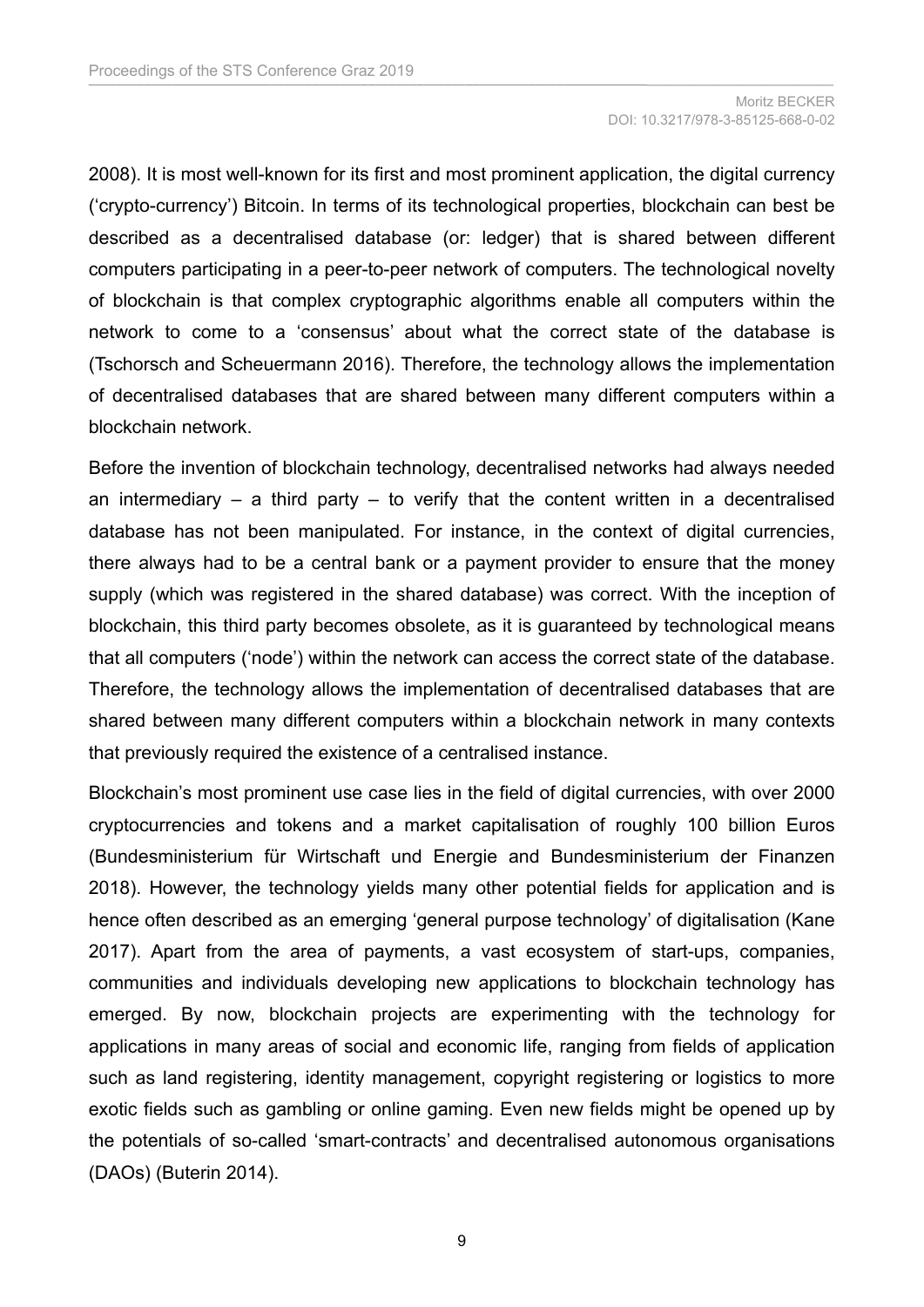## **2.2 Blockchain as an ideological project**

The history of blockchain technology can not only be described as a technological project, but also as an ideological project. In the technology's early days, blockchain was only known to a small number of people invested in the topic of cryptography<sup>1</sup>. Bitcoin as well as other cryptocurrencies entered the public discourse to a larger extent starting from 2009 in the form of an 'alternative currency movement' (Vidan and Lehdonvirta 2018: 43). Within the following years, a change became evident: Had blockchain been primarily a technological solution within the field of digital currencies, it soon became a cultural phenomenon closely connected to promises of social change by technology (Golumbia 2016: 66). As Dodd remarks for the case of Bitcoin: "Bitcoin is arguably a social movement as much as it is a currency" (Dodd 2018: 40).

At the heart of these promises made around blockchain technology is the idea of decentralisation. Having been released only shortly after the financial crisis in 2008, particularly Bitcoin seemed to many as the technological remedy to a seemingly corrupt international system of banks and governments, being a technology based on principles such as anonymity, transparency and decentralisation. The ambition behind blockchain (and particularly Bitcoin) seemed appealing to many: To take the power away from these 'intermediaries' and decentralise it to foster the creation of a free and democratic social order. This tenor of anti-authoritarian thinking runs through many blockchain-projects, which are not only limited to the area of digital currencies. As Swartz remarks, many blockchain-projects are working towards the creation of "revolutionary social, economic, and political change." (Swartz 2016: 86).<sup>2</sup>

<sup>1.</sup> The document lining out the design principles for Bitcoin ('whitepaper') was first posted to the Cryptography mailing list at metzdowd.com, a list of users invested in the topic of cryptography (Redshaw 2017: 52).

<sup>2.</sup> Nowadays, these promises around blockchain technology have exceeded the boundaries of the blockchain community and are well-established within the public discourse. Within the scope of this article, the focus will be rather on the community discourses around blockchain rather than the public image of blockchain.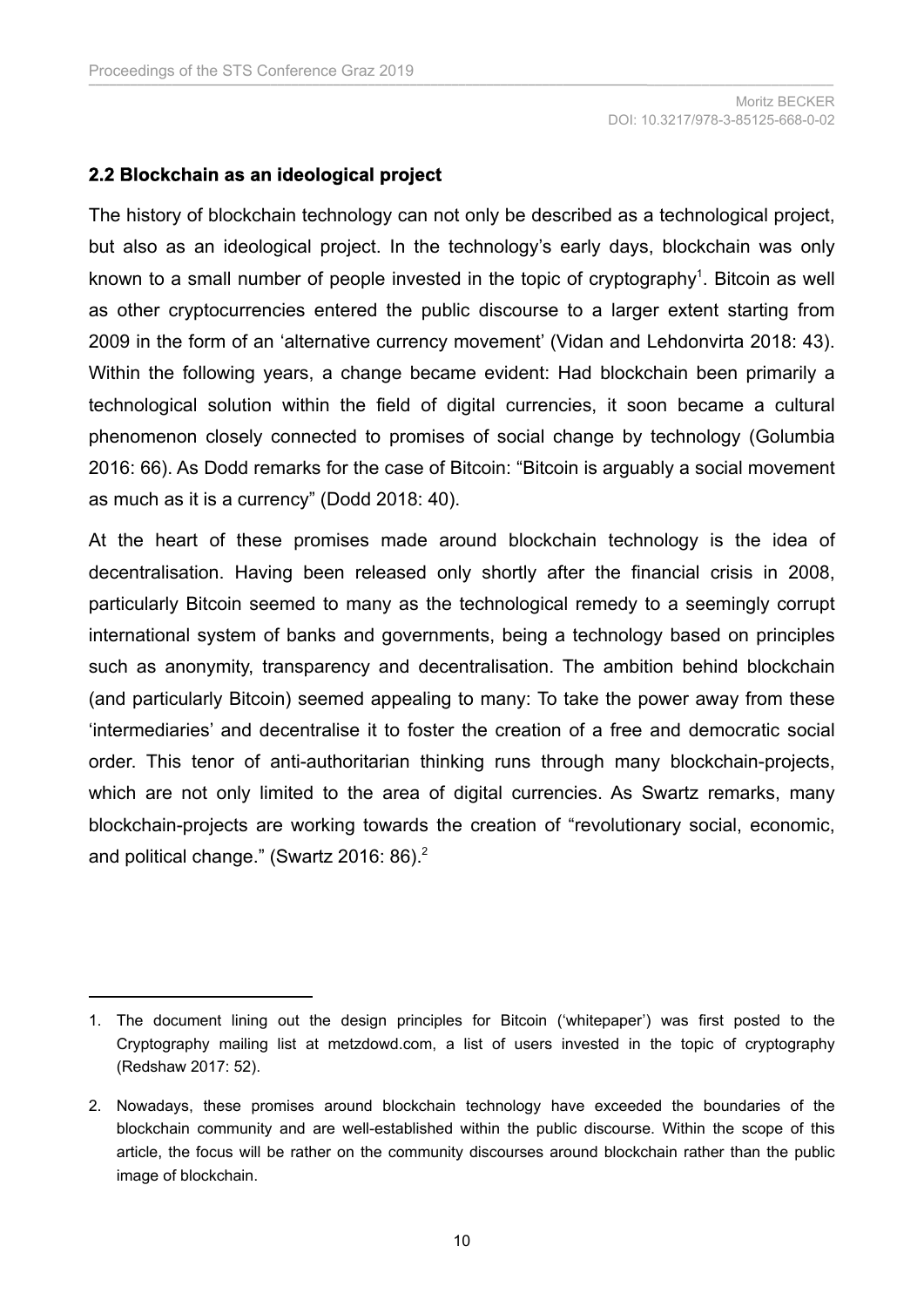To date, the promises associated with the technology are kept alive by the large community<sup>1</sup> that has developed around blockchain. The importance of normative values within the community is visible in the inception of an emerging 'cryptoculture', which manifests itself in the community's own magazines (https:// www.cryptoculturemagazine.com/), slang terms (e.g. hodl), symbolism (as the stylized B for Bitcoin), song (Bitcoin song) and persona cult (Satoshi Nakamoto). Against this background, blockchain appears less as technological infrastructure, but rather as an ideological project that has promoted an idea of blockchain technology that is closely connected to hopes, expectations and visions. Golumbia even argues that the community behind Bitcoin shares more similarities with religious cults rather than technological projects (Golumbia 2018).

From a sociological perspective, this close connection between technology and normative orientations might not seem surprising, considering the large number of technologies that are closely connected with utopian visions.<sup>2</sup> A prominent role within the theoretical discussion around the promises of technology plays the idea of 'imaginaries', which has more recently been popularised by Jasanoff's concept of 'sociotechnical imaginaries' (Jasanoff 2015). Jasanoff argues that visions of the future take a key role within technological projects, as they provide social actors with a sense of orientation and foster legitimacy and motivation within collective projects (Borup et al. 2006; Jasanoff 2015: 10). Imaginaries can therefore be seen as a major factor determining the shape and success of technological projects. Exploring the content and ways of interpreting the imaginaries around the idea of decentralisation within the context of blockchain constitutes a key objective within the scope of this article.

<sup>1.</sup> Comparable to the Free and Open Source Software (FOSS)-movement, blockchain can be characterised as an instance of community-driven software development, meaning that developers and users of the technology are often geographically dispersed and organised via digital media and online boards instead of one company or party being responsible for the software's development.

<sup>2.</sup> One could e.g. think of the discussion around Big Data and AI within the current public discourse (Elish and boyd 2018). Borup et al. argue that the idea that technology will bring about progress is actually anchored in Western thinking, which dates back to the Enlightenment (Borup et al. 2006: 291).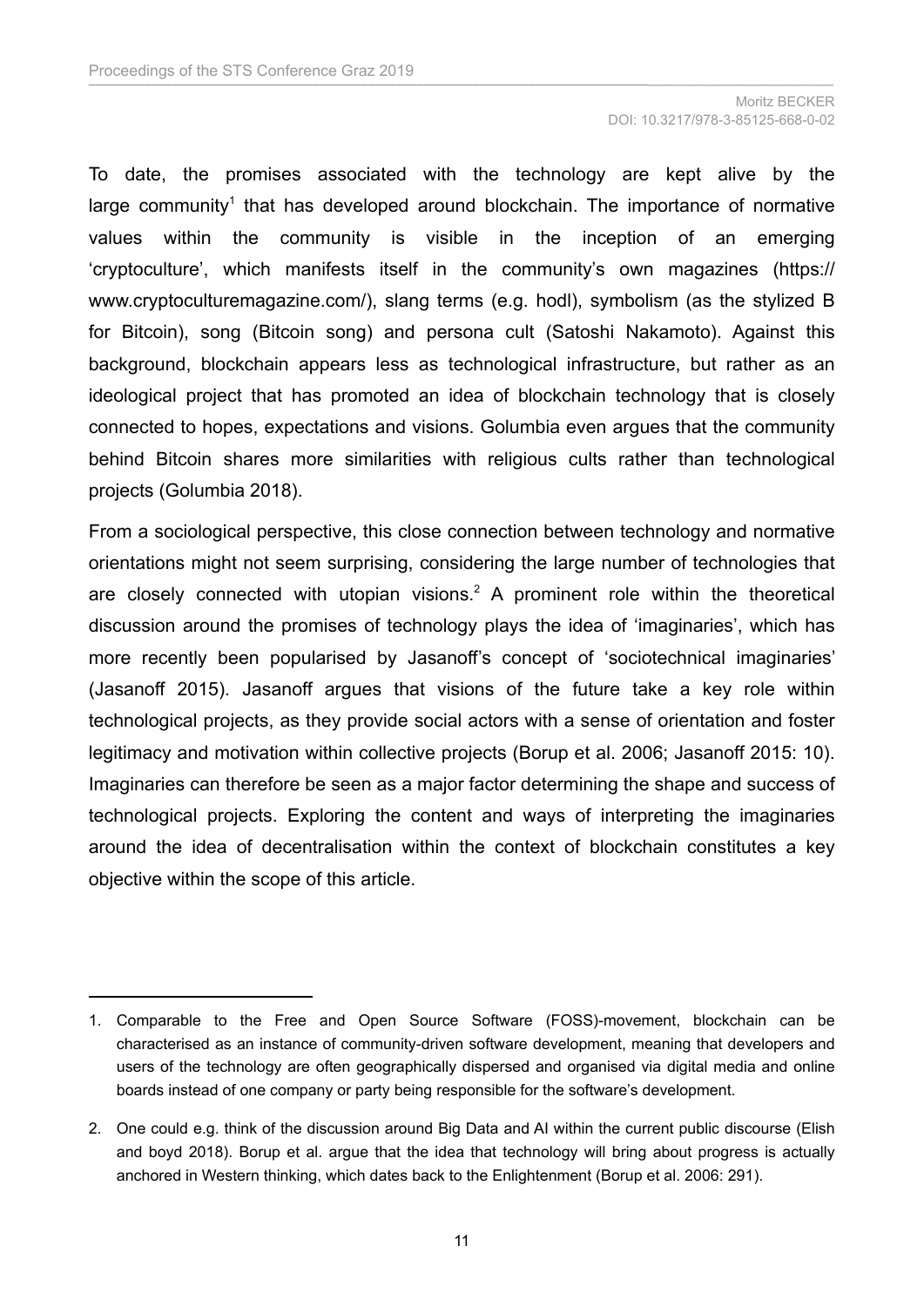### **2.3 The normative foundation of blockchain as an imaginary of decentralisation**

When attempting to characterise the meaning of the imaginary of decentralisation in the case of blockchain, the documents of the discourses around the technology provide an important starting point for research. Following Jasanoff, a diverse set of material potentially qualifies for this purpose, such as "symbolic and cultural resources, such as images, texts, memories, metaphors and language itself" (Jasanoff 2015: 25). In the case of blockchain, there is no such thing as a key document to the blockchain community outlining the meaning of decentralisation within its normative foundation. Instead, diverse kinds of material such as developer statements, whitepapers, media articles and posts in online boards provide promising resources for research. By analysing a diverse set of materials this article seeks to identify understandings of decentralisation that are common within the discourses surrounding the technology, rather than focusing on one specific case (such as Bitcoin or Ethereum). Within the discourses around blockchain-technology, the high significance of decentralisation within the normative foundation of blockchain technology is immediately visible. As Swartz states, decentralisation constitutes a key "rhetorical pillar" and "one of the most frequently" used words in discourses around the technology (Swartz 2016: 88). Ethereum founder Vitalik Butarin even states that it is "often even viewed as a blockchain's entire raison d'être" (Buterin 2017). Several quotes provide evidence for the view that decentralisation is an ideal that is of high significance within the community, which is shared across different kinds of blockchain projects and users of the technology:

 "Entering the Aragon Nest program [...] is about entering a community whose every member is committed to help every other to pursue a common goal: working toward the decentralization of human worlds." (Sarrouy 2019)

"An exciting alternative has arisen in the form of a movement toward *decentralization*, in which networks of peers self-organize to act collectively without such concentrated power centers." (Zemel 2018)

"Euphoria stems from the realisation that Bitcoin could be the vehicle that transforms the financial system from centralised to decentralised." (Kelly 2015: 59)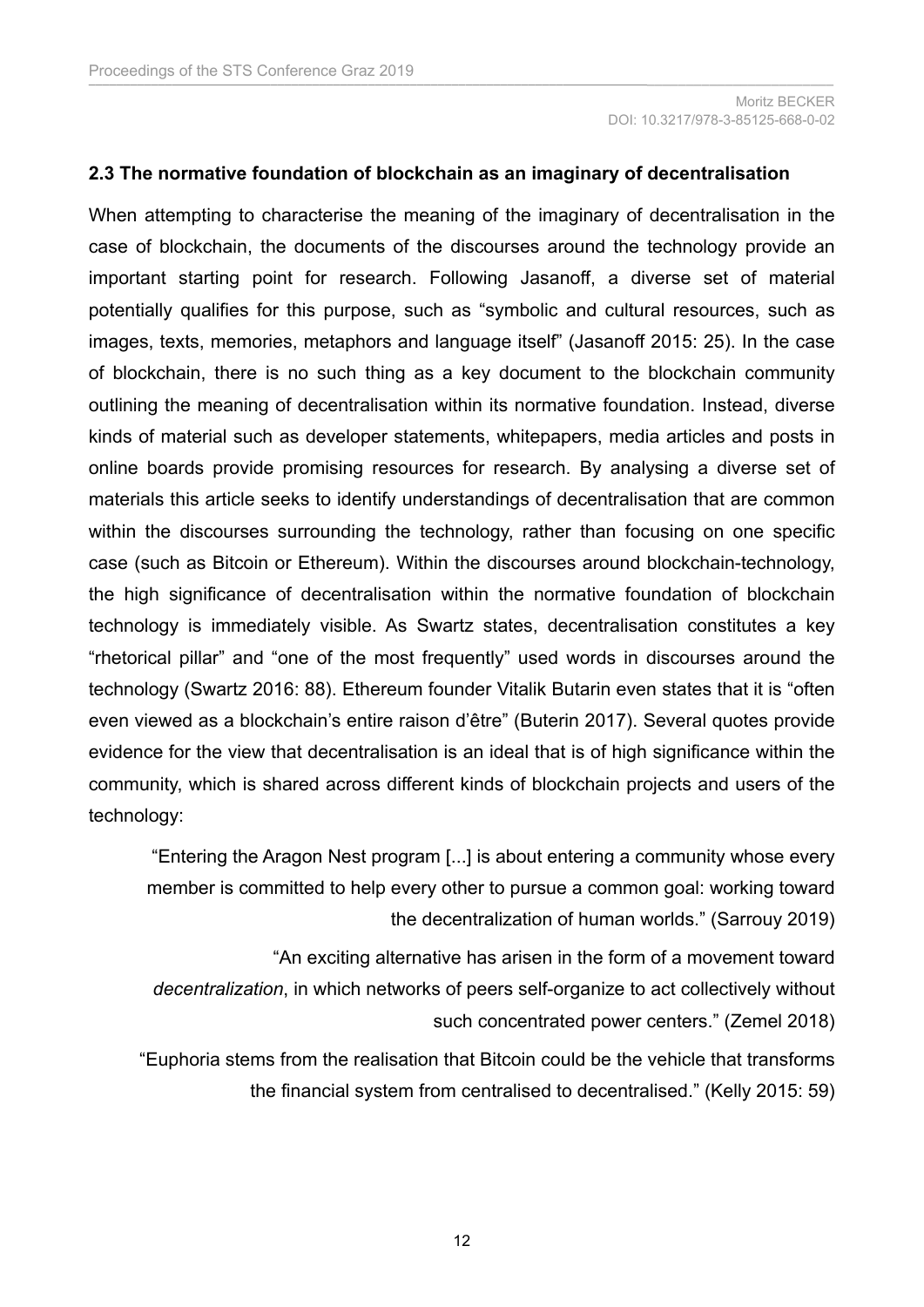However, while the normative importance of decentralisation seems immediately evident,<sup>1</sup> it is less clear what the vision of a 'decentralised digital community' (Seguin 2018) is actually supposed to look like. In this context, it is important to clarify that the term 'decentralisation' – as it is used within the discourses around blockchain technology – exceeds a strictly technological understanding of the term, as e.g. in computer science. According to a technological understanding, 'decentralisation' could be understood as a principle of the organisation of computers in a network which can be distinguished from centralised systems and (sometimes) distributed systems (e.g. Baran 1962). 'Decentralising' would then refer to implementing decentralised network architectures in specific applications, e.g. by implementing a decentralised land register instead of a system maintained by a centralised authority. While the implementation of (technically) decentralised systems is an important part of the vision of blockchain, reducing it to this aspect would surely fall too short and strip it of the ideological richness connected to the visions behind the technology.<sup>2</sup>

Instead, we follow the idea of Golumbia to understand decentralisation as a *metaphor* that can have different meanings in different contexts (Golumbia 2016: 64-65). According to this view, the meaning of decentralisation cannot be defined *a priori* and needs to be defined on the basis of the actual discourses surrounding the technology. This allows to account for the multiple understandings of decentralisation that are put forward within the community discourse. The different meanings of decentralisation are reflected within the promises that are made around blockchain technology. In the following, three promises of decentralisation will be identified based on materials from the community discourse: the promise of self-organised social order, the promise of automated coordination by technology and the promise of disruptive social change. These promises illustrate the different meanings that are associated with decentralisation within the discourses surrounding the technology.

<sup>1.</sup> From a critical normative perspective, this glorification of decentralisation as a mode of horizontal power has been criticised under the label of 'network fetishism' (e.g. Baldwin 2018; Garcia 2016).

<sup>2.</sup> In fact, blockchain is not the first and only technology that is revolved by promises of decentralisation. Schrape (2019) shows that the promises around decentralisation can be traced back the DIY-scene of the late 1960s, and similar promises can also be found within the computer counterculture of the 1970s and 1980s as well as the early days of the internet.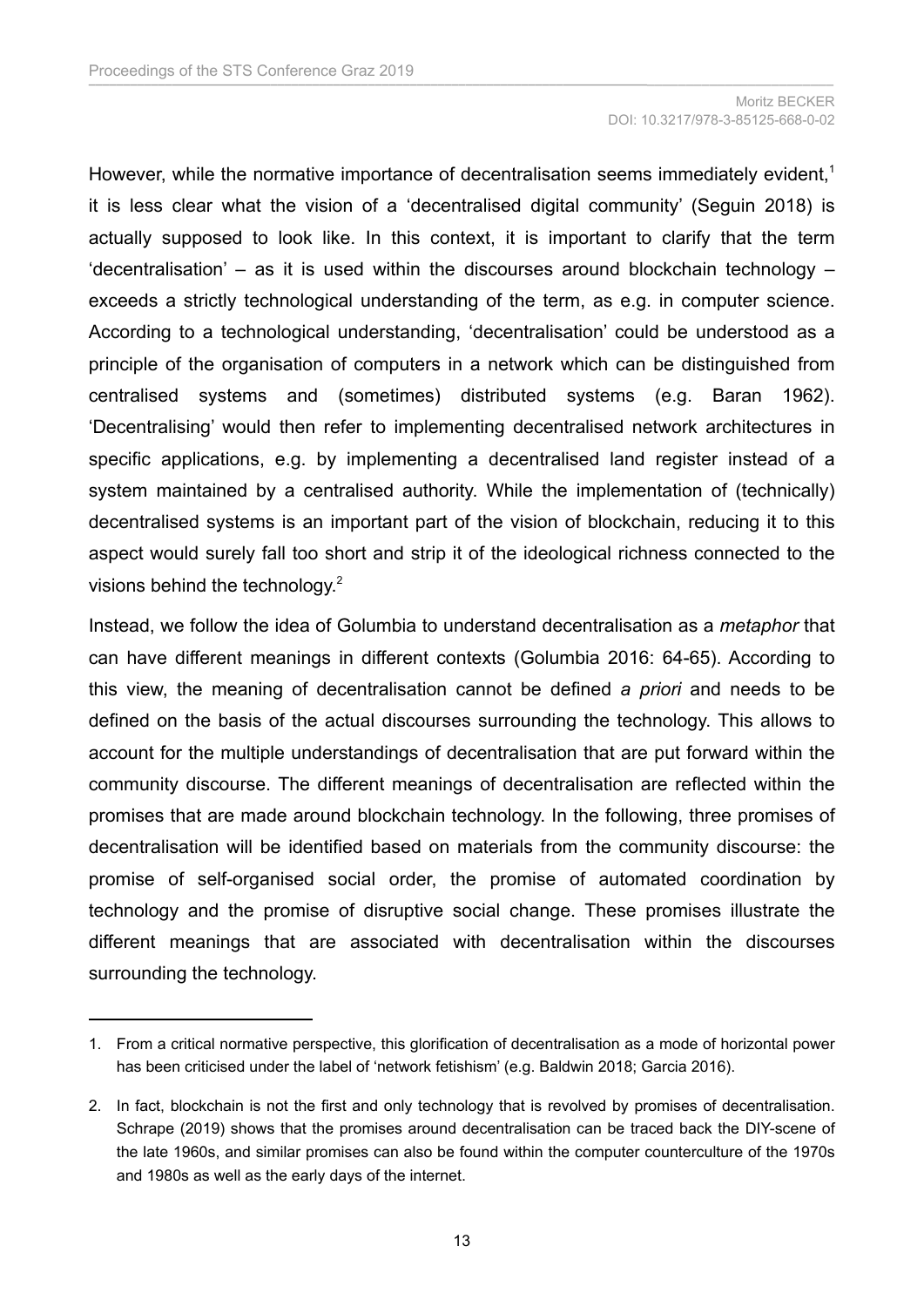# **3 The promises of decentralisation**

### **3.1 The promise of self-organisation**

In order to understand the promise of self-organisation that is being made in the context of blockchain technology, it is key to understand the role of intermediaries. Blockchain technology is often promised to abolish intermediaries – such as banks, governments or companies – which are often seen as a key problem within present society that is associated with capitalism, oppression and corruption (Swartz 2016: 90). From the early days of blockchain technology, the idea of abolishing these intermediaries was central to the normative foundation of the technology (Garrod 2016). Already the first known document presenting the technological concept of blockchain to the public, the Bitcoin whitepaper carries the idea of disintermediation:

"A purely peer-to-peer version of electronic cash would allow online payments to be sent directly from one party to another *without going through a financial institution*." (Nakamoto 2008, italics added)

Instead of a system dominated by powerful intermediaries, blockchain is posited to bring about a social order based on self-organisation. The 'cyber-utopia' (Baldwin 2018) constructed here is one that upholds individual values such as freedom and equality, and is said to replace vertical relations between individuals and institutions with horizontal relations between individuals. In this sense, the normative foundation of blockchain can be seen as an instance of horizontalist thinking (characterised by distrust in authorities and promoting values such as self-management, autonomy and direct democracy) which can also be observed in social movements such as the Occupy-movement (Sitrin 2012). The horizontalist belief surrounding the technology can be exemplified by two quotes, of blockchain project Bitnation and the 'Church of Bitcoin' respectively:

> "The Church of bitcoin has a simple and clear mission. We want to free the world from the oppression that is currently enabled by government and central bank control over exchange." (Church of Bitcoin 2019)

"In BITNATION's world sovereignty shifts decisively from the State to the Citizen. By reducing competition between citizens for services and increasing competition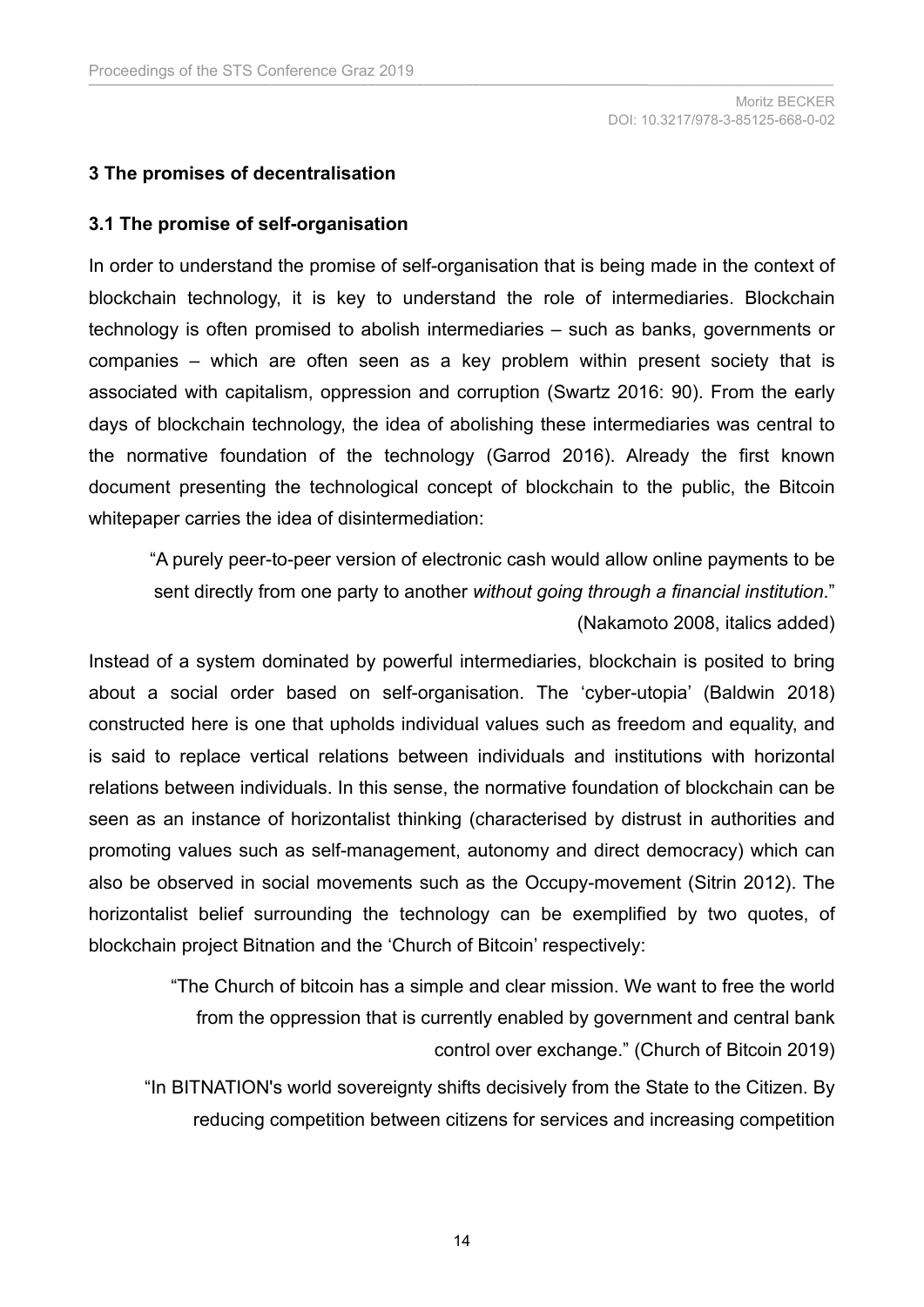# between Nations for citizens we will improve the quality of governance and reduce incentives for coercion and violence." (Bitnation Whitepaper 2018: 2)

The idea of self-organisation in the promises of blockchain can be situated in a libertarian line of thinking that upholds individual liberty as a core principle. The techno-utopian vision constructed around blockchain technology strongly reminds of the 'cyberlibertarianism'1 (Winner 1997) of internet enthusiasts of the early days of the technology such as Nicolas Negroponte and John Perry Barlow. At the same time, it can be argued that the idea of self-organisation that lies at the base of these promises can be traced back as far as to the political theory of Jean-Jacques Rousseau. In fact, the vision of a self-organised social order in the case of blockchain strongly reminds of Rousseau's dream of direct democracy: In 'The Social Contract', Rousseau put forward a radical vision of society that would be under the direct control of the people, which govern the state based on the general and common interest (volonté générale) (Rousseau 2013). This utopian thinking of self-organised democratic beliefs is also prominent within the promise of social order associated to blockchain. Against this background, it can be agreed with author Brett Scott, who argued that Bitcoin can be seen as a Rousseauean approach to finance, contrasted by a Hobbesian world of central banks (Scott 2013).

# **3.2 The promise of coordination through technology**

Connected to the vision of implementing a self-organised social order is a strong idea of automating social relations. At the base of this vision lies the idea that blockchain replaces human-based institutions and experts by automated code that functions all by itself. This idea of automation is reflected in statements claiming that blockchain-based currencies are 'math-based money' (Seward 2013) or that blockchain-based money works "over and above social life" (Dodd 2018: 35). According to this vision, human trust is no longer deemed necessary: instead, blockchain acts as a 'trustless consensus machine' (Davidson, De Filippi, and Potts 2018: 2) that 'governs' social behaviour on the basis of

<sup>1.</sup> Winner describes cyber-libertarianism as "collection of ideas that links ecstatic enthusiasm for electronically mediated forms of living with radical, right wing libertarian ideas about the proper definition of freedom, social life, economics, and politics in the years to come." (Winner 1997, for an alternative definition cp. Malcom 2013). A classic example that is often referred to as an example of cyberlibertarianism is John Perry Barlow's "Declaration of the freedom of the internet" (Barlow 2016).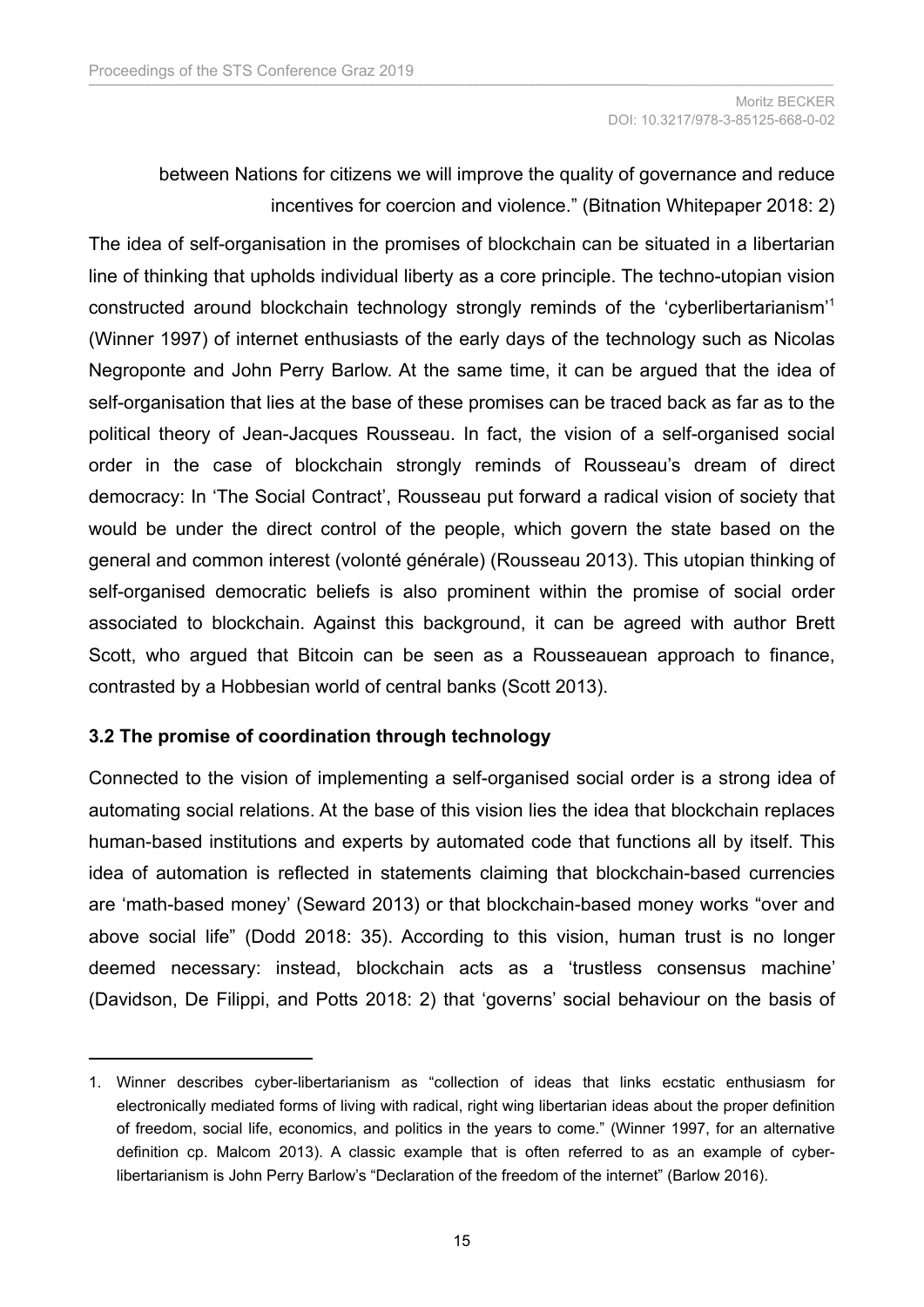technological algorithms and cryptographic mechanisms such as consensus algorithms or smart contracts.<sup>1</sup> Therefore, the vision imagined for the future of blockchain can be described as one of automation, where blockchain coordinates and regulates different kinds of human behaviour:

"Blockchain technology and smart contracts eliminate the need for middlemen to enforce contracts, verify transactions, or perform background checks. This means that BPM [business process management] software can more fully automate business processes and manage new technology embedded in the process." (Saunders 2017)

The epitome of this dream of the automation is a new emerging kind of blockchain projects, the DAO ('decentralised autonomous organisation'). The DAO refers to the project of creating a decentralised automated organisation on the blockchain that coordinates the behaviour of individuals by the means of smart-contracts and algorithms. While the first implementation of a DAO on the Ethereum blockchain has actually failed in practice – in the sense that the 'coins' were stolen by an unknown individual (DuPont 2017) – there is a growing number of blockchain-projects which are seeing a large potential within the technology. According to Josh Zemel of blockchain-project DAO-stack, DAOs are "the future of collaboration" (Zemel 2018). Today, an increasing number of DAObased blockchain-projects such as Aragon or Democracy Earth indicate that the dream of automated social coordination is very much alive. $<sup>2</sup>$  This idea of automated governance of</sup> social relations in the case of blockchain can be seen as related to the idea of steering social processes with technological means that is present within the cybernetic thinking of Stafford Beer (1994). As in the promise of automation around blockchain, cybernetic thinking assumes similarities between biological and physical models and the governability of both. Beer put these cybernetic models into practice by applying them to governance

<sup>1.</sup> Against this background, Vidan and Lehdonvirta interpret blockchain as an important shift in the interrelationship of human and technology: "Nakamoto here seems to appreciate Actor-Network Theory's call for symmetry by equating participants and nodes, votes, and CPUs. His imagined community fully embraces hybridity" (Vidan and Lehdonvirta 2018: 47).

<sup>2.</sup> While one might initially think that the vision of an automation of social relations might be at odds with the idea of autonomy, Swartz argues that both automation and autonomy should be rather seen as interlinked, with the former being a prerequisite for the latter (Swartz 2016: 93).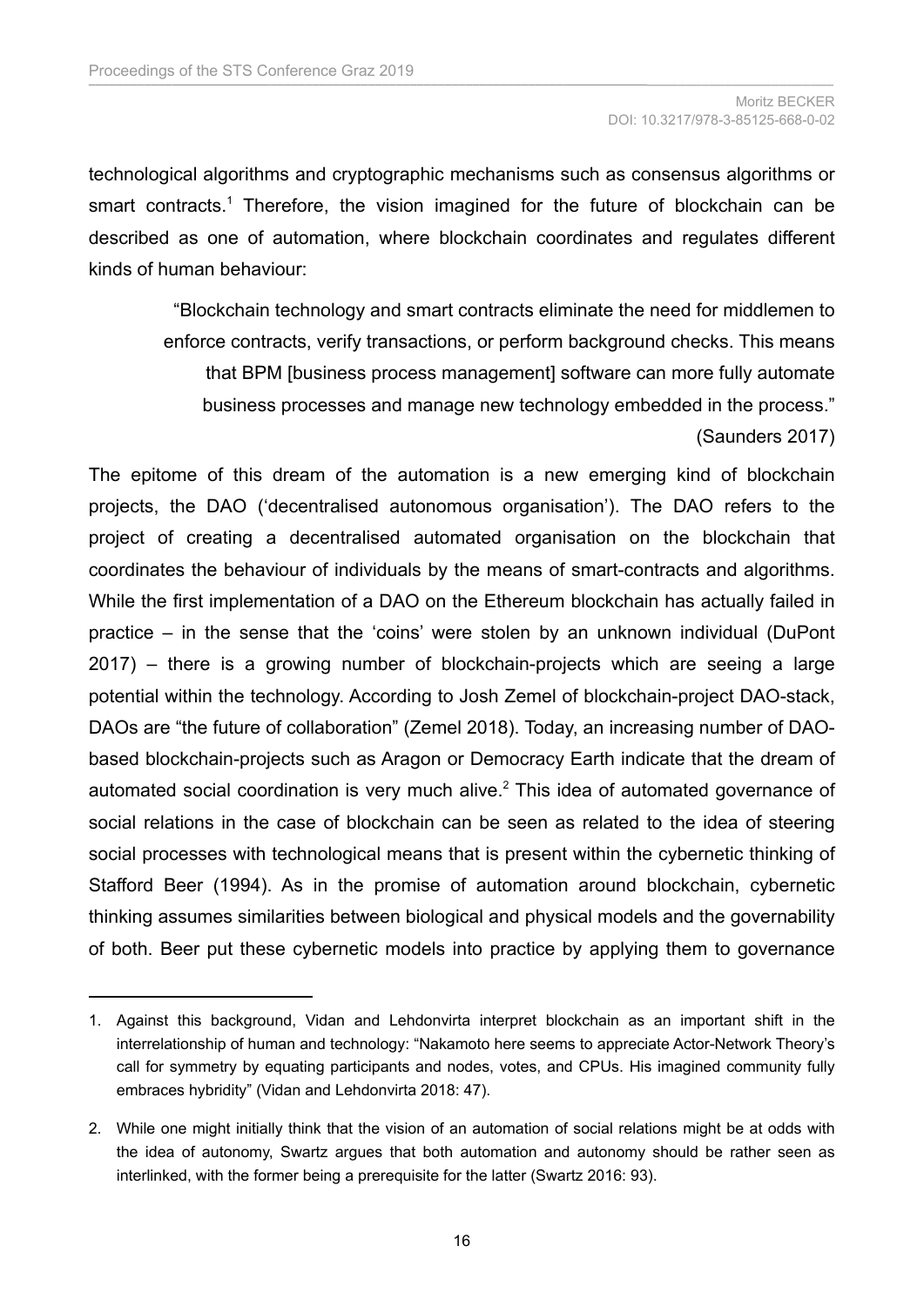organisations and political change, e.g. in the case of the Chilenean Cybersyn project (cp. Espejo 2009). The idea of representing human behaviour in formal models and governing it aided by technological means is one idea that is reflected within cybernetic thinking as well as the discourses surrounding blockchain technology.

# **3.3 The promise of disruptive social change**

Promises of disruptive social change have been with blockchain technology from its inception and can be found within discourses in community, media, industry and academia alike. For instance, Tapscott and Tapscott state that blockchain might be "the most important and most revolutionary digital innovation since the inception of the world wide web, with enormous potential for change" (Tapscott and Tapscott 2016: 225). Adopting this line of thinking, academic researchers Van den Hoven et al. believe that "Blockchain technology may be the basis of the next step in human, social and cultural evolution" (Van den Hoven et al. 2018). Andrew Keys of blockchain-start-up ConsenSys even predicts a fourth industrial revolution that will draw on blockchain-based technology:

"This year, the Fourth Industrial Revolution will ignite, as the buzzwords of artificial intelligence, robotics, Internet-of-Things, quantum computing, ad biotechnology actuate from proofs-of-concepts into production. All of the aforementioned technologies will be deployed on blockchain substrates." (Keys 2019)

Therefore, the notion of social change brought forward within such claims of social change by blockchain is clearly one of revolutionary and disruptive change. As opposed to a steady, evolutionary understanding of social change, descriptions of the perceived impact by blockchain are often depicted as historic breaks within history.<sup>1</sup>

A common stylistic device that is used to illustrate the presumed ability of blockchain for social change is the comparison to other technologies, most notably the internet. For instance, founder Mark Metry claims that blockchain can be seen as the "most important invention since the internet and electricity" (Metry 2017). The comparison of blockchain to the internet elucidates the high expectations of bringing about social change that are

<sup>1.</sup> This conception of social change can be characterised as an 'epochalist' understanding of social change, making a rhetorical distinction between the age 'before blockchain' and 'after blockchain' in order to make "the new visible through the juxtaposition of the old" (Savage 2009: 218).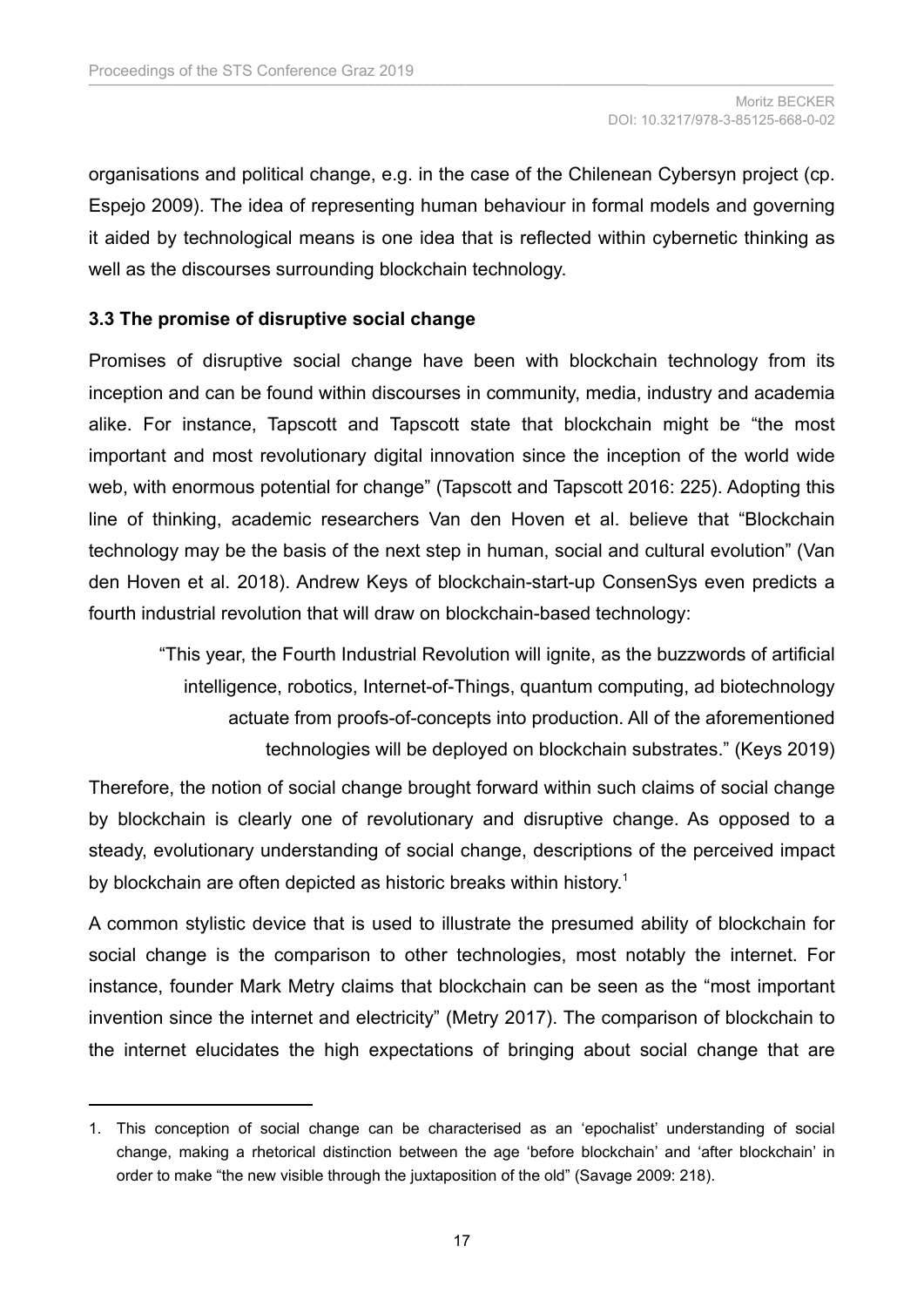connected to the technology. It is this presumed capability of bringing about change that observers calling blockchain the "new internet" (e.g. Sharma 2018) are referring to. At the same time, the internet also acts as negative example, as it is seen as a disappointment by many, being seemingly dominated by centralised platforms and profit-oriented businesses (Swartz 2016: 90).

The idea of encompassing social change by technologies is not a new idea, as it can be traced back to Schumpeter's notion of 'creative destruction'. Creative destruction in the Schumpeterian sense describes a form of innovation, that "enables to establish new markets and market principles through new technologies and thereby disrupt existing markets and conventional rule patterns" (Wagener 2018: 387, own translation). Schumpeter illustrates this view using the example of the railroadization of the US-American Middle West, which he sees as a "death sentence for the agriculture of the west" (Schumpeter 1991: 349). The idea of disrupting traditional market structures by  $technology<sup>1</sup>$  strongly reminds of the promises around blockchain and its supposed "potential to revolutionise the world economy" (Tapscott and Kirkland 2016). Within the community discourse, this change is – different from Schumpeter's conception of destructive change – something that is solely connoted in a positive sense.

| <b>Dimension of promise</b> | <b>Manifestation</b> | <b>Tradition of thought</b> |
|-----------------------------|----------------------|-----------------------------|
| Social order                | Self-organised       | Libertarian                 |
|                             |                      | (e.g. J.J. Rousseau)        |
| Mode of coordination        | Automated            | Cybernetics                 |
|                             |                      | (e.g. S. Beer)              |
| Social change               | <b>Disruptive</b>    | J. Schumpeter               |

*Table 1: Dimensions of promises within the blockchain community discourse*

Taken together, the three promises of decentralisation in the context of blockchain presented above clearly show that decentralisation is more than just a mode of technical organisation in the context of blockchain discourse – it can rather be understood as a socially powerful imaginary connected to multiple promises regarding social order, the mode of coordination and social change (see Table 1). In this context, it could be shown

<sup>1.</sup> More recently, this idea of 'disruptive technologies' has been taken up and popularised by Harvard Professor Clayton Christensen (Christensen et al. 2015).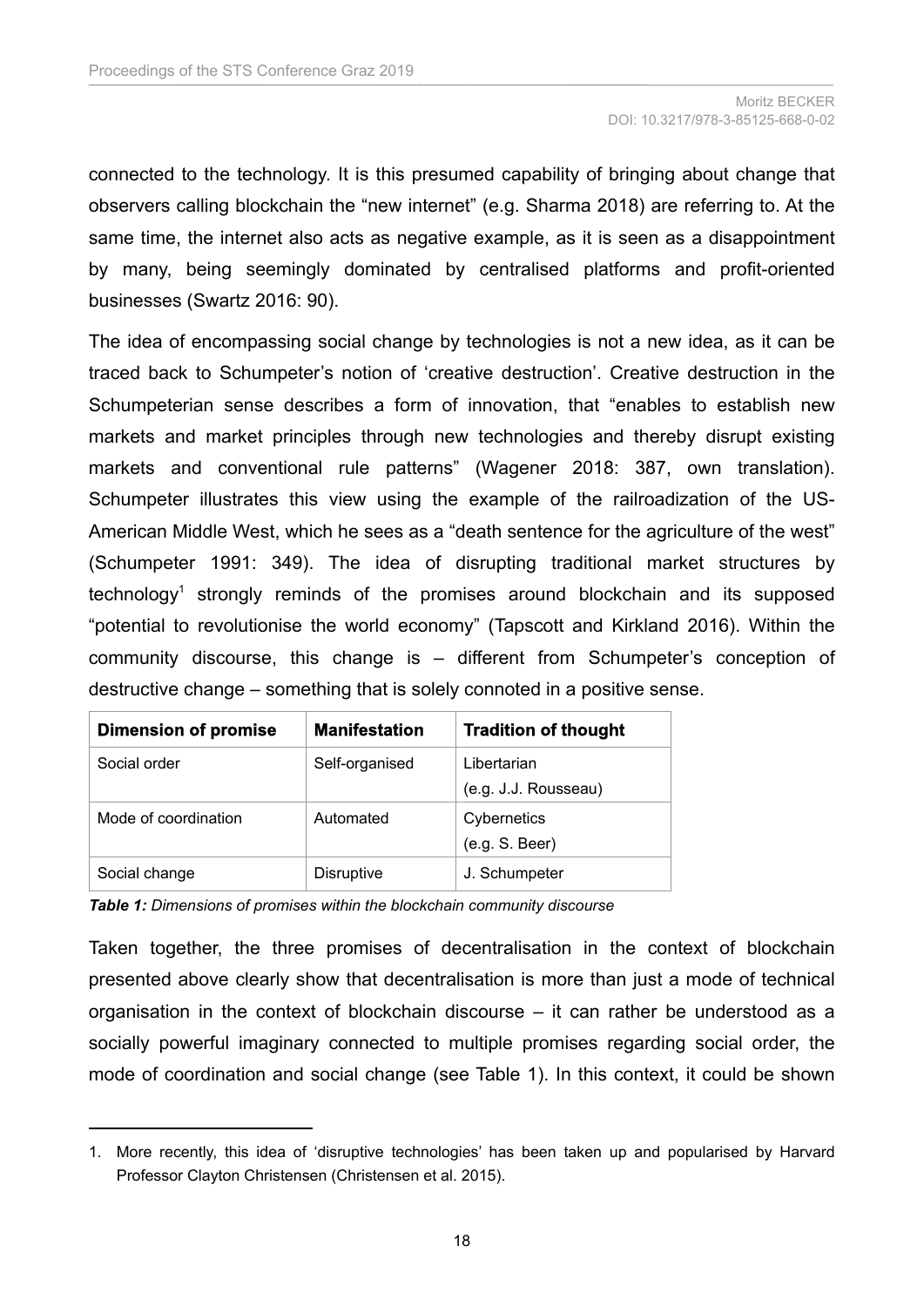that these promises draw on different lines of thinking such as libertarianism, cybernetics and Schumpeterian economics. At the same time, this typology of the visions connected to blockchain opens up new questions regarding their interrelationship and how the role of decentralisation has developed over time. As the sociology of expectation has argued, imaginaries should not be thought of as stable entities, but can also change over time, responding and adapting to new conditions (Borup et al. 2006: 286). Since its inception, the blockchain-ecosystem has undergone considerable changes and has developed from a small technological project to a new base technology of digitalisation. In this context, it is questionable how the changes that the blockchain-ecosystem has undergone have also resulted in a change of the *normative* importance of the idea of decentralisation.<sup>1</sup> In the following, this question will be addressed against the background of two recent developments within the blockchain community: Firstly, a tendency towards (technologically) centralised blockchain-systems and, secondly, an increased interest in blockchain as an instrument for financial speculation.

### **4 Setting the promises of decentralisation into perspective**

# **4.1 Has decentralisation run out of steam?**

An important aspect that should be considered when speaking of a tendency towards more (technologically) centralised blockchain-systems is the fact that many of the 'radical blockchain dreams' (Swartz 2016) associated with decentralisation have actually not materialised.

Firstly, instead of moving towards self-organised systems that are characterised by equality and horizontalism, many blockchain systems have rather developed into the direction of (technological) centralisation. Perhaps the most prominent example for this development is the centralisation of mining power within the Bitcoin blockchain system, which factually allows a small number of actors ('mining-pools') to be the decisive force in

<sup>1.</sup> Following Jasanoff, imagination and the material world are not disconnected, but rather stand in a close interrelationship. This is reflected by her use of the word 'socio-technical', which suggests that "these imaginaries are at once products of and instruments of the co-production of science, technology, and society in modernity" (Jasanoff 2015: 28).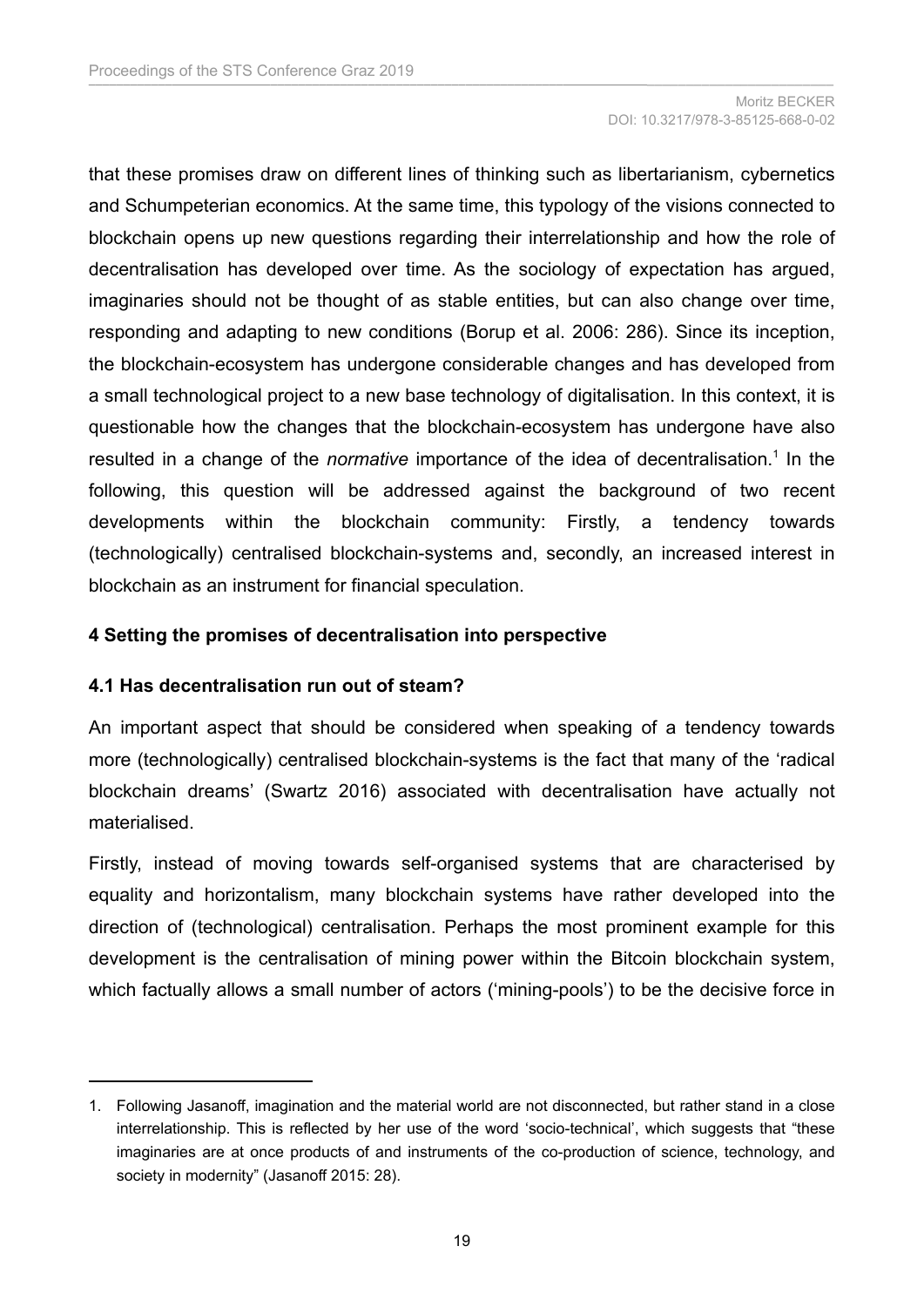decisions about protocol changes (Böhme et al. 2015:  $220$ ).<sup>1</sup> As De Filippi remarks: "The governance of many blockchain-based applications is, despite their decentralised infrastructure, often a lot more centralised than it might seem at first glance" (De Filippi 2017: 68-69, own translation). Secondly, the ambitious visions of automation put forward in the case of Decentralised Autonomous Organisations (DAOs) have, to date, remained an idea rather than reality.<sup>2</sup> And, thirdly, while blockchain technology, without doubt, has had a considerable impact in the area of payments, the promises of radical disruptive change of the societal mode of coordination seem, at the present moment, to have been strongly over-exaggerated.

At the same time, one can witness an emerging trend towards more technically centralised blockchain-systems (for example so-called 'private permissioned blockchains'<sup>3</sup>). In fact, there is an increasing number of cryptocurrencies and blockchain applications that rely on centralisation as a key design feature (Hsieh, Vergne, and Wang 2017: 58), such as the blockchain-projects Tether (combining a decentralised currency with a centrally managed money supply). Particularly business actors have caught a lively interest in the topic of more technically centralised blockchain designs, as these compensate for some of the drawbacks of (technologically) decentralised blockchain-systems. Therefore, a growing number of actors surrounding the technology are actually working towards a future that is characterised by greater centralisation, rather than decentralisation:

"A private blockchain comes with more privacy and a greater degree of control. (…) Private blockchains are perfect for intra-business usage." (Berlia 2017, IT service provider Indus Net Technologies)

<sup>1.</sup> A more recent example could be seen within the Ethereum-blockchain-system, where a recent decision to half the block-rewards was taken "by a single elite of 15 developers" (Tomasicchio 2018).

<sup>2.</sup> Zemel states: Up until this point, however, DAOs have remained largely an abstract idea, not yet in practice except in a handful of limited cases. And the decentralization movement has not yet scaled" (Zemel 2018).

<sup>3.</sup> In this context it is important to note that – as opposed to the common opinion within the public discourse on blockchain technology – that blockchain-systems can be implemented in ways that are not fully (technologically) decentralised. This could, for instance, be realised by only allowing a limited number of actors to read the content that is stored on a respective blockchain. For a technical overview on different types of blockchains cp. Wüst and Gervais 2018: 2.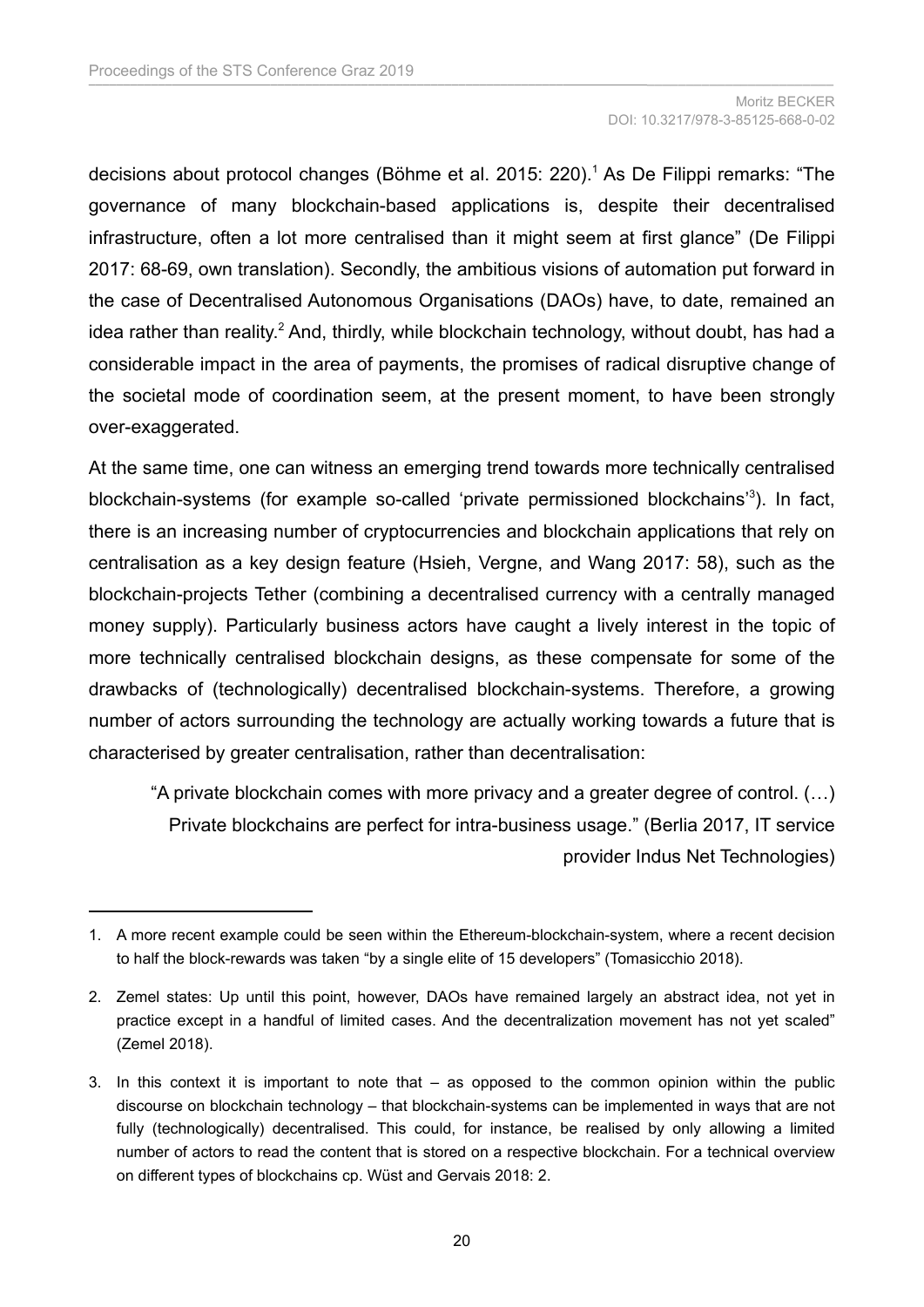"Are we still going to be hung up on "It is not really decentralized"? Do we care?" (Krishnakumar 2019, Venture capital investor)

# **4.2 Blockchain between ideological community and investment opportunity**

A second development that should be considered when asking about the normative role of decentralisation as a community ideal is the increased interest in blockchain as an instrument for financial speculation. Zook and Blankenship (2018) argue that the failure of decentralisation has resulted in a change of direction within blockchain currencies, which are now tending more towards the goal of creating economic investments while having abandoned their initial normative goals and visions:<sup>1</sup>

"The initial vision of blockchain to create a global alternative currency and do away with financial intermediaries has largely failed. Far from the reworking of exchange envisioned by Nakamoto (2008), blockchain currencies have become merely another means of speculative accumulation." (Zook and Blankenship 2018: 14)

There are several reasons that speak for the validity of this claim. Firstly, many blockchainbased digital currencies have developed a large appeal to financial investors interested in generating monetary gains through speculative investments, facilitated by their monetary instability (Yermack 2015).<sup>2</sup>

Secondly, a growing number of large companies have developed a key interest in generating financial gains by the use of blockchain technology, as can e.g. be seen in the case of the Hyperledger-project, which is supported by large industry players such as IBM, Intel and SAP<sup>3</sup>

<sup>1.</sup> Very fitting within this context is Garrod's critique of Bitcoin who argues that the notion of freedom brought forward within the context of blockchain only conceives of freedom as freedom from intermediaries such as the state, but does not take into account the 'tyranny of the market' (Garrod 2016: 62).

<sup>2.</sup> As Yermack points out in the case of Bitcoin: "Bitcoin appears to behave more like a speculative investment than a currency" (Yermack 2015: 42).

<sup>3.</sup> Another development that could be mentioned here is that many smaller companies have discovered blockchain technology as an instrument to raise money by investors, as can be seen in the case of ICOs ('initial coin offerings'), a method of crowd-funding which is based on blockchain-technology (Allen et al. 2018: 20-21).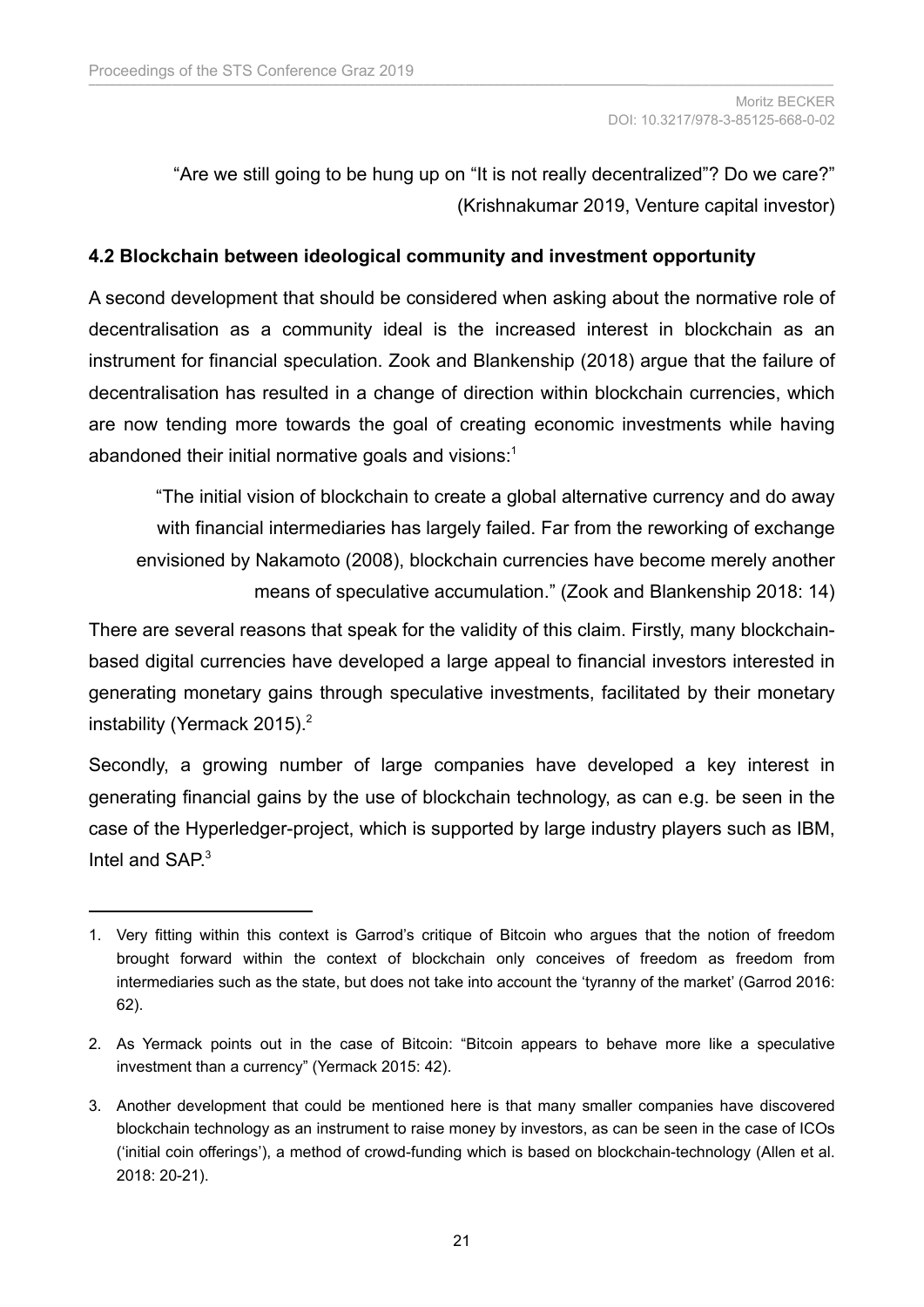And thirdly, within the community's discourses one can also observe the view that blockchain technology rather serves as an instrument for investment purposes rather than fostering social change:

"I don't care about decentralization, it gives me profit and that is enough, and centralized coins don't hurt investors." (gedor (2017), user of online Board Bitcoin-Talk).

"Decentralisation has become a boom thanks to Bitcoin, but what happens today, is that people are trying to get rich thanks to investors who don't know the difference between 'decentralised' and 'distributed'. [...] So yeah, decentralisation is a very rare thing today." (AleksandraSandra (2017), user of online Board Bitcointalk)

In the light of these claims, the promises of decentralisation do not seem to constitute ways of imagining the future that are unequivocally shared among community members. Instead of understanding decentralisation as a key value, some users of the technology appear to see blockchain primarily as a way to yield monetary gains by investments rather than being interested in it as an ideological project.

### **4.3 Towards a pluralisation of imaginaries?**

Against the background of the two developments lined out above, it is questionable how the imaginary of blockchain technology can actually be characterised: As one of financial investment, as one of centralisation, or – as initially assumed – one of decentralisation? Considering the recent developments within the blockchain eco-system, it is argued here that it can be either of those options, depending on the context. As more businesses and users with large economic interest have become interested in the technology, new imaginaries have emerged around the technology which are now visible within the community discourse. The diverse promises and visions associated with blockchain technology reflect not only one idea of decentralisation, but rather several ideals that could be described as community goals. Therefore, the developments described above can be interpreted less as an absolute loss in the normative importance of the idea of decentralisation, but rather pointing to a pluralisation of imaginaries.

This pluralisation of imaginaries could be interpreted as reflecting the changes that blockchain technology has undergone since its inception. While the technology has initially started off being an ideological project of technologists (Redshaw 2017) centred around the idea of abolishing powerful intermediaries such as banks within the field of finance, it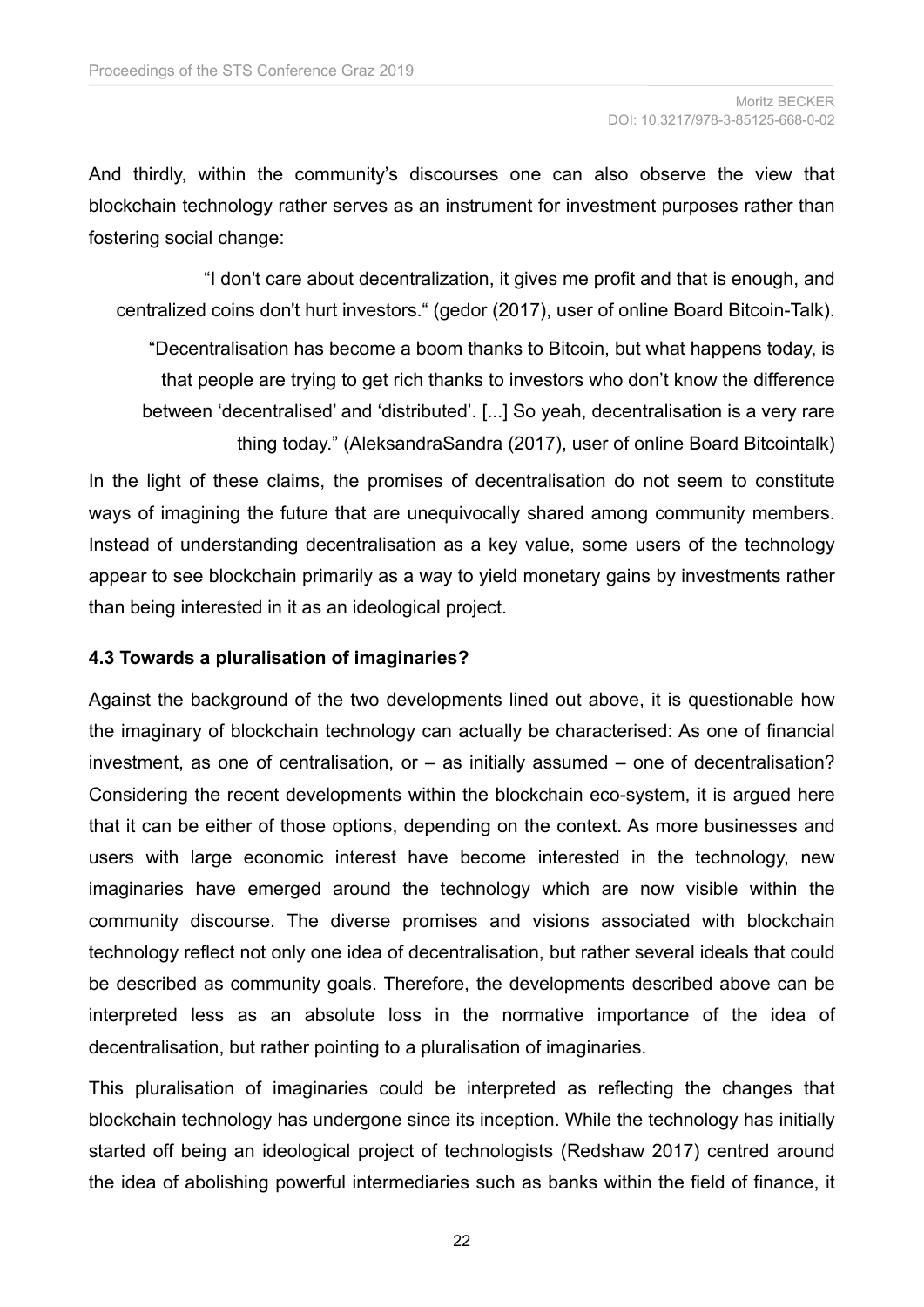has developed into a large and diverse community that now includes actors that exhibit (economic) interests of these very intermediaries, such as companies or investors.<sup>1</sup> Within blockchain's diverse community, the promises of decentralisation might act as normative orientation for some, but not for all members of the community. The existence of multiple imaginaries thus, which are situated between utopian idealist views on the one hand and pragmatic realist views on the other could be seen as illustrating the diversity of the visions and hopes associated with blockchain technology.<sup>2</sup> In the end, navigating between these opposing idealistic and pragmatic visions in order to facilitate further technological progress might open up new challenges for the communities that centre around the technology. While different visions of the future may stand next to one another without interference, they might sometimes also lead to conflicts within social groups, in case imagined futures are not compatible with one another (Pfotenhauer and Jasanoff 2017:  $804$ ).<sup>3</sup> These conflicts are dealt with on a community level, as the controversial discussions about the idea of decentralisation in the blockchain community illustrate. It is thus in the hands of the community that has developed around the technology to mediate between conflicting views and decide whether an ideal of decentralisation (Xu 2018), centralisation (Kikovic 2018) or a mediating perspective<sup>4</sup> between both (Ahsan 2018) is the right way to go for the future of blockchain-technology.

<sup>1.</sup> Against this background, the young history of blockchain could be seen as reminiscent of the history of the internet, which is often described as a decentralised network technology that has eventually come to be dominated by large businesses. Following this line of thinking, it would be questionable whether blockchain is heading into a similar direction of 'economisation' (cp. De Filippi 2017: 77).

<sup>2.</sup> This seeming contradiction between idealistic and more pragmatic perspectives within the community reminds of the common narrative associated with the Free and Open Source Software (FOSS) movement, which is often seen to embody the same conflict (e.g. Tozzi 2017).

<sup>3.</sup> A recent example for the contestedness of imaginaries from a different area could e.g. be seen in the Brexit-votes, in which visions for Britain to remain in the EU were opposed to one in favour of Brexit (Pfotenhauer and Jasanoff 2017: 804).

<sup>4.</sup> As Ahsan states: "An ideal future would be one where we can combine the speed, efficiency and focus of centralized systems, with the security, incorruptibility, and inherent creative capacity of decentralized ones" (Ahsan 2018).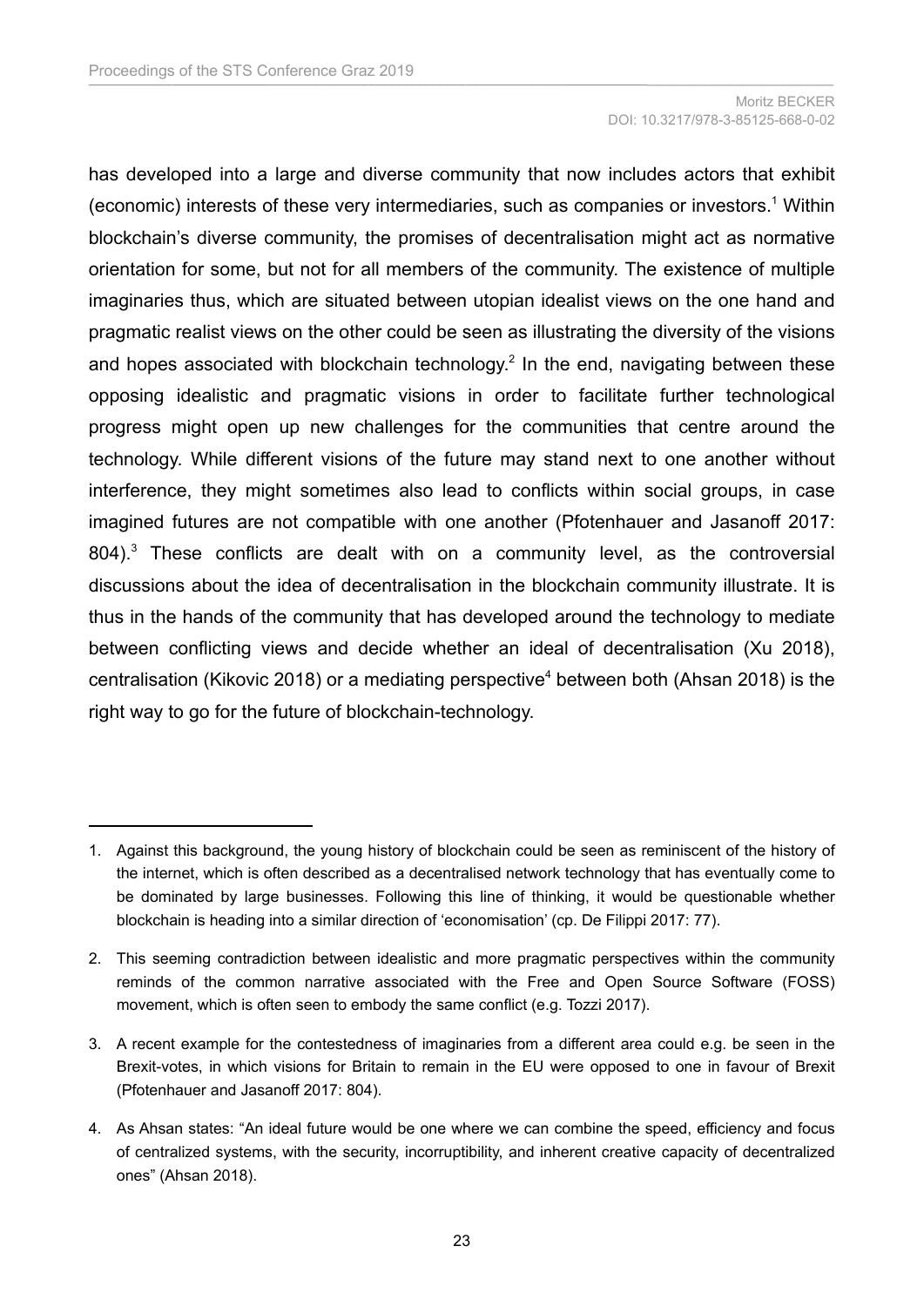#### **5 Conclusion: An imaginary of decentralisation?**

This article has aimed to characterise the techno-utopian promises of decentralisation surrounding blockchain technology and assessed their significance against the background of recent developments. Therefore, a broad approach has been taken that has dealt with different interpretations of the technology that are brought forward within the current discourses surrounding the technology. Drawing on different documents from the community discourse, the imaginary behind blockchain was characterised as one of decentralisation. In order to make sense of the visions attached to the technology, three promises of decentralisation were identified, based on documents of the community discourse around blockchain. It has been found that the imaginary of decentralisation is connected to specific notions of social order (self-organisation), coordination by technology (automation) and social change (disruption), which have their roots in different traditions of Western social and political thought. This exemplifies the important insight that there is not *one* meaning of decentralisation within the discourses around blockchain technology, but rather *different* meanings that differ depending on the context.

In order to assess the normative significance of these promises of decentralisation within the blockchain community, the article has then discussed the role of decentralisation against two developments around the technology: Firstly, the tendency towards (technologically) centralised blockchain-systems and, secondly, an increased interest in blockchain as an instrument for financial speculation. It has been argued that while decentralisation has been a key ideal within the early days of the technology, it now seems that the idea of decentralisation is rather contested: As more businesses and investors have become interested in the technology, imaginations of the future centred more around the idea of (technical) centralisation as well as blockchain as an opportunity to create economic gain by monetary investments. This pluralisation of imaginaries can be interpreted as indicative of the diversification of the community around blockchain that has occurred since its inception. These results point towards two important points that have been rarely considered within the current sociological discussion on the ideals of decentralisation in the case of blockchain. Firstly, it points towards the insight that decentralisation is not only to be defined as a technological principle but is rather a metaphor that is connected to different meanings and promises in different contexts. Exploring these different meanings is thus an important goal for further sociological

24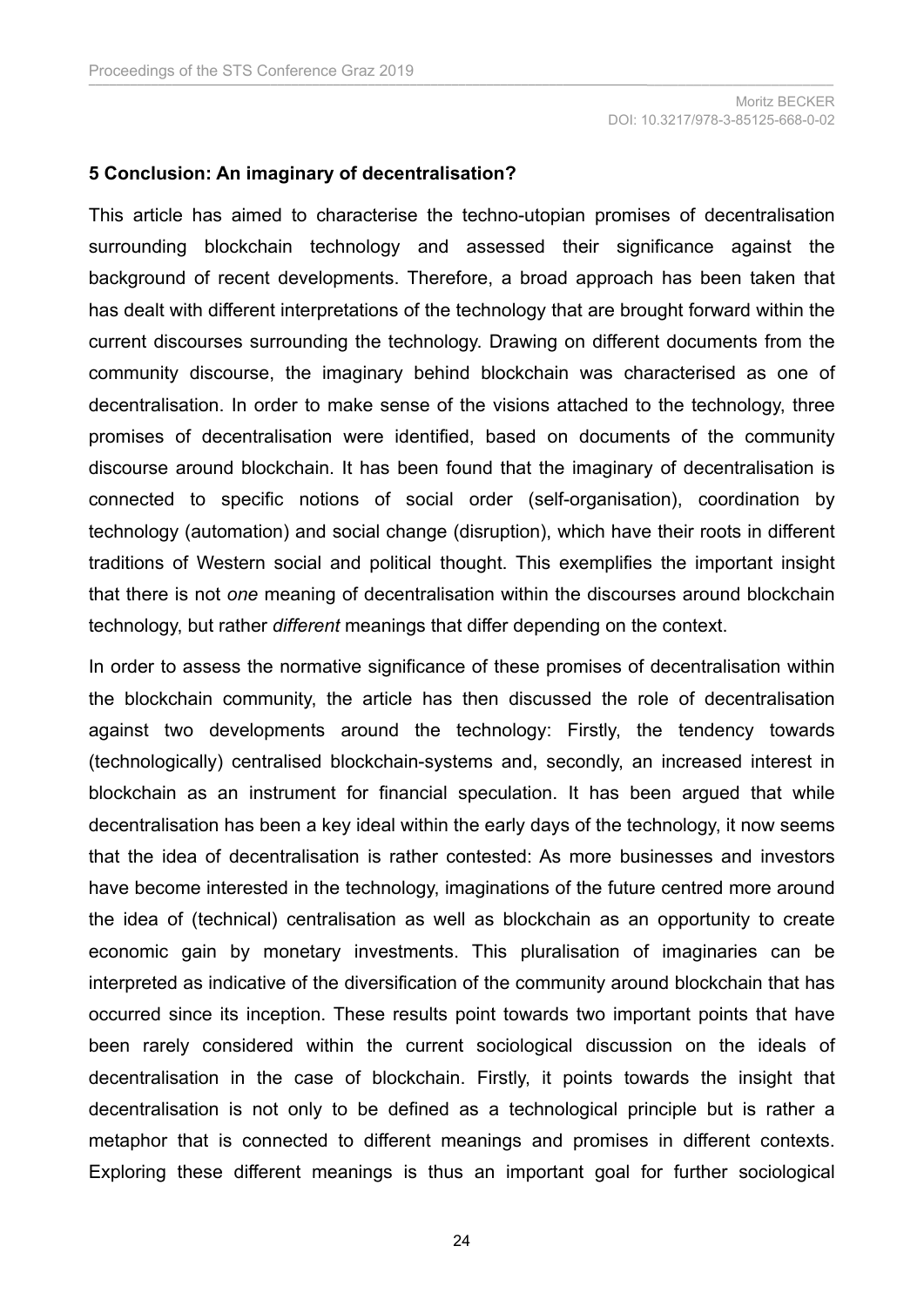research. Secondly, it shows that research on the normative ideals surrounding blockchain needs to consider the contestedness of imaginaries to a larger extent, instead of resorting to the common narrative of blockchain as a project of decentralisation.

In the end, the example of blockchain has very much demonstrated that thinking about futurity is a key feature of technological projects and that there is a close connection between technological projects and (techno-) utopian thinking (Turner 2006). Blockchain can thus be seen in a long line of technologies that have been associated with claims of revolutionary social change such as the internet. At the same time, the example of blockchain can also be read as a powerful example of how thinking about futurity might change over time. This illustrates the importance of social interpretation for the societal reception of technologies more generally. In this light, while the analysis of the promises of decentralisation has focused on *what* the promises of decentralisation entail, the insights gained open up as many new questions about *why* utopian promises surround technologies in the way they do.

### **References**

Ahsan, Jiyad (2018): 'Centralization vs. Decentralization: The Best (and Worst) of Both Worlds'. *Hacker Noon*. https://hackernoon.com/centralization-vs-decentralization-the-best-and-worst-of-bothworlds-7bfdd628ad09 (May 29, 2019).

Aleksandra Sandra (2017): 'Re: Decentralised! Really?' *bitcointalk.org*. https://bitcointalk.org/ index.php?topic=2157167.20 (May 29, 2019).

Allen, Darcy, and Berg, Chris and Novak, Mikayla (2018), Blockchain: An Entangled Political Economy Approach. In *SSRN Electronic Journal*: pp. 1-26. Doi: https://ssrn.com/abstract=3158805.

Baldwin, Jon (2018): 'In Digital We Trust: Bitcoin Discourse, Digital Currencies, and Decentralized Network Fetishism'. In *Palgrave Communications* 4 (1): pp. 14. Doi: 10.1057/s41599-018-0065-0.

Baran, Paul (1962): 'On Distributed Communication Networks'. First Congress of the Information System Science, November 1962, New York.

Barlow, John Perry (2016): 'A Declaration of the Independence of Cyberspace'. *Electronic Frontier Foundation*. https://www.eff.org/de/cyberspace-independence (May 29, 2019).

Beer, Stafford (1994): *Decision and control: the meaning of operational research and management cybernetics.* Wiley: Chichester, New York.

Berlia, Bharat (2017): 'Which Blockchain Model Should You Choose To Begin With?' *Indus Net Technologies.* https://www.indusnet.co.in/blockchain-model-choose-begin/ (May 29, 2019).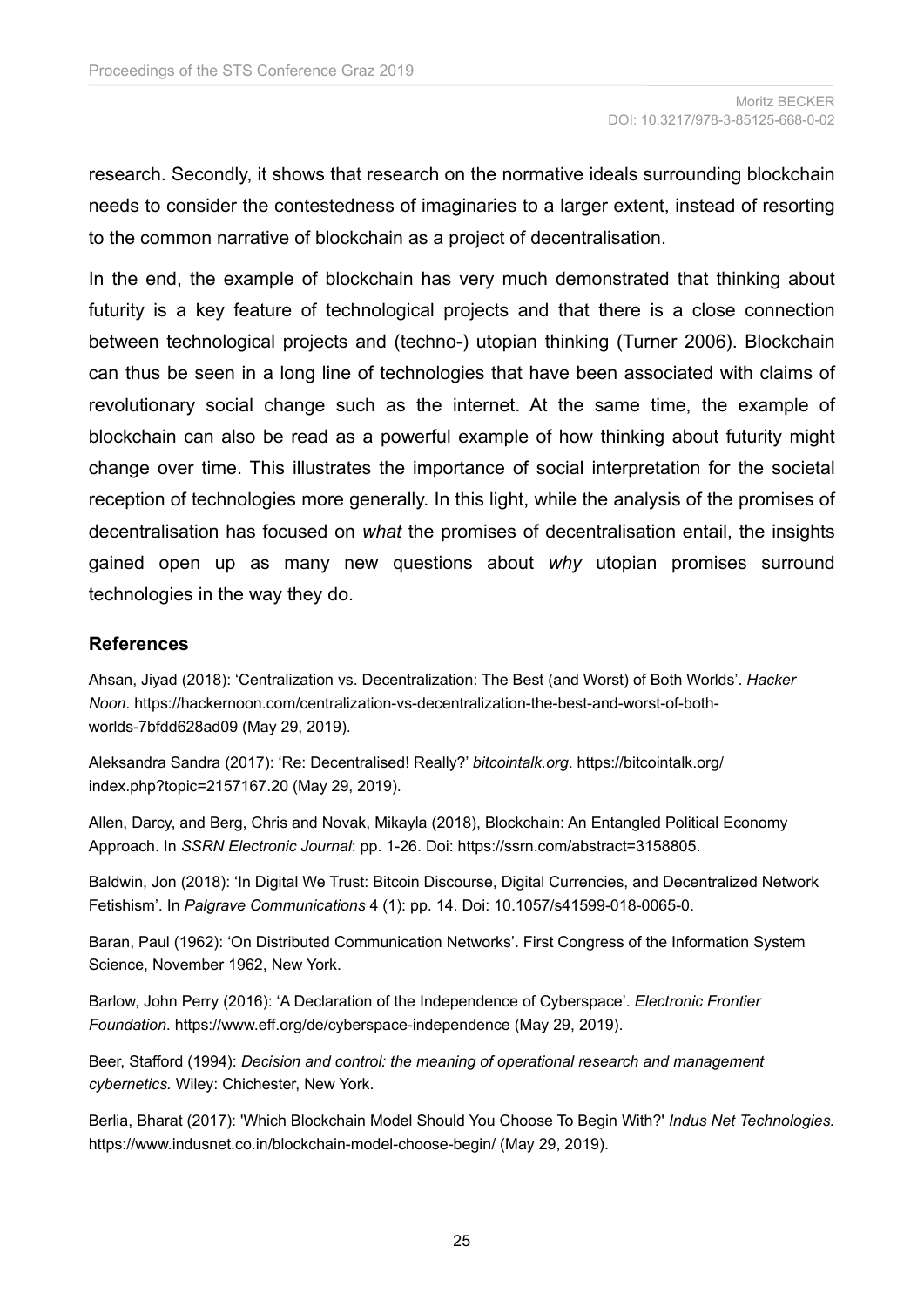Bitnation (2018): Pangea Jurisdiction: The Internet of Sovereignty. https://tse.bitnation.co/ (May 29, 2019).

Böhme, Rainer, Nicolas Christin, Benjamin Edelman, and Tyler Moore (2015): 'Bitcoin: Economics, Technology, and Governance'. In *Journal of Economic Perspectives* 29 (2): pp. 213–38. Doi: 10.1257/ jep.29.2.213.

Borup, Mads, Nik Brown, Kornelia Konrad, and Harro Van Lente (2006): 'The Sociology of Expectations in Science and Technology'. In *Technology Analysis & Strategic Management* 18 (3–4): pp. 285–98. Doi: 10.1080/09537320600777002.

Bundesministerium für Wirtschaft und Energie, and Bundesministerium der Finanzen (2018): 'Online-Konsultation Zur Erarbeitung Der Blockchain-Strategie Der Bundesregierung'. https://www.blockchainstrategie.de/BC/Redaktion/DE/Downloads/online-konsultation-zur-erarbeitung-der-blockchainstrategie.pdf? blob=publicationFile&v=3 (March 31, 2019).

Buterin, Vitalik (2014): 'Ethereum White Paper: A next Generation Smart Contract & Decentralized Application Platform'. http://blockchainlab.com/pdf/Ethereum\_white\_papera next generation smart contract and decentralized application platform-vitalik-buterin.pdf (March 31, 2019).

——. (2017): 'The Meaning of Decentralization'. *Medium*. https://medium.com/@VitalikButerin/the-meaningof-decentralization-a0c92b76a274 (May 29, 2019).

Christensen, Clayton M., Michael Raynor, and Rory McDonald (2015): 'The Big Idea: What Is Disruptive Innovation? Twenty Years after the Introduction of the Theory, We Revisit What It Does – and Doesn't – Explain'. In *Harvad Business Review*: pp. 3–11.

Church of Bitcoin (2019): 'Church of Bitcoin.' *Church of Bitcoin*. https://churchofbitcoin.org/ (May 29, 2019).

Davidson, Sinclair, Primavera De Filippi, and Jason Potts (2018): 'Blockchains and the Economic Institutions of Capitalism'. In *Journal of Institutional Economics* 14 (4): pp. 639–58. Doi: 10.1017/S1744137417000200.

De Filippi, Primavera (2017): '"In Blockchain We Trust": Vertrauenslose Technologie Für Eine Vertrauenslose Gesellschaft', Jakob Augstein (Ed.) *Reclaim Autonomy: Selbstermächtigung in Der Digitalen Weltordnung*. Berlin: Suhrkamp, pp. 53–81.

Dodd, Nigel (2018): 'The Social Life of Bitcoin'. In *Theory, Culture & Society* 35 (3): 35–56. Doi: 10.1177/0263276417746464.

DuPont, Quinn (2017): 'Experiments in Algorithmic Governance: A History and Ethnography of "The DAO," a Failed Decentralized Autonomous Organization', Malcolm Campbell-Verduyn (Ed.): *Bitcoin and Beyond: Cryptocurrencies, Blockchains and Global Governance*. Routledge, pp. 157–77.

Elish, M. C., and danah boyd (2018): 'Situating Methods in the Magic of Big Data and AI'. In *Communication Monographs* 8 (1): pp. 57–80. Doi: 10.1080/03637751.2017.1375130.

Espejo, R. (2009): 'Performance Management, the Nature of Regulation and the CyberSyn Project'. In *Kybernetes* 38 (1/2): pp. 65–82. Doi: 10.1108/03684920910930277.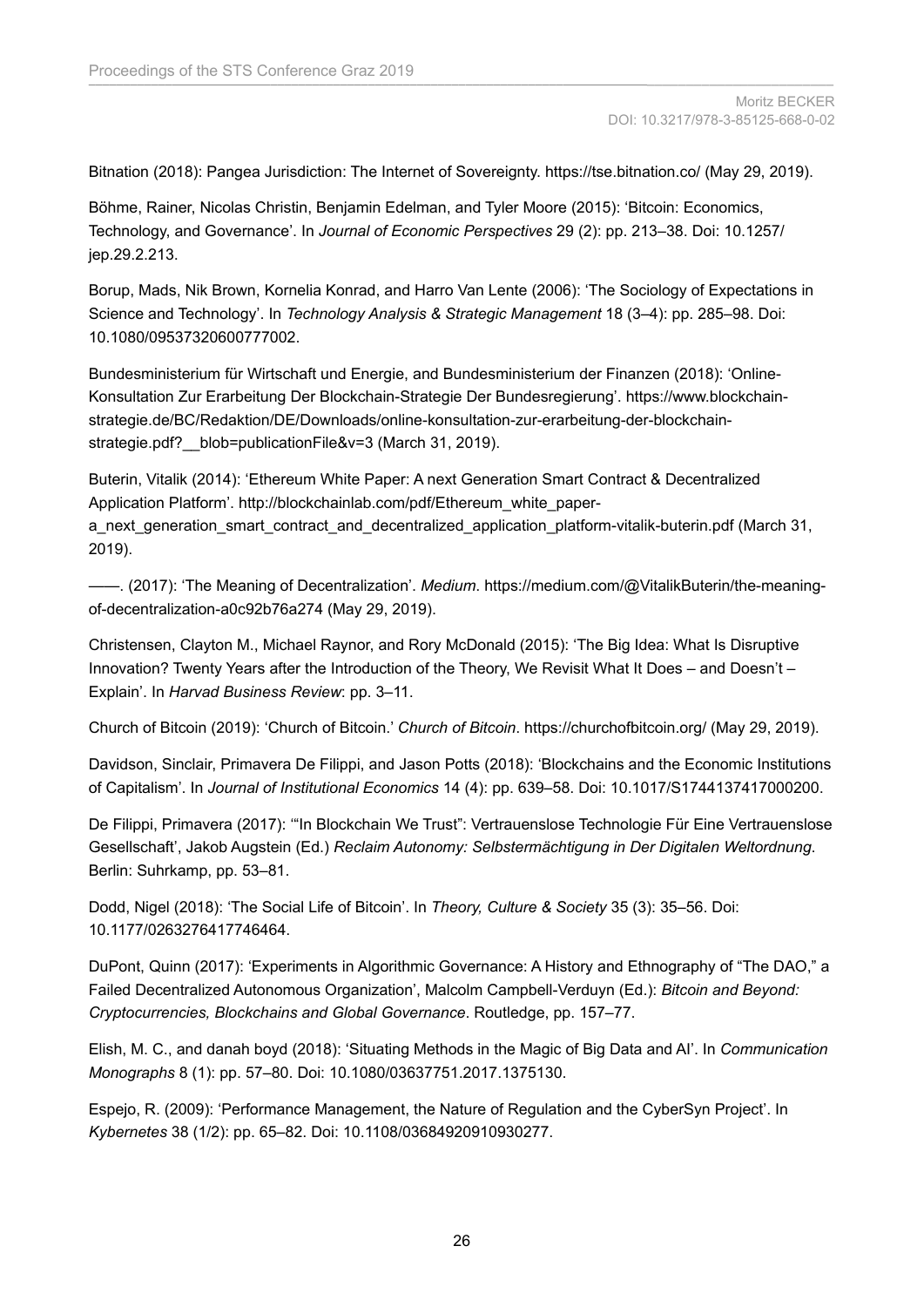Galati, Francesco (2018): 'Blockchain as a Process: Ideologies and Motivations behind the Technology'. *Medium*. https://medium.com/coinmonks/blockchain-as-a-process-ideologies-and-motivations-behind-thetechnology-c25219d87881 (May 29, 2019).

Garcia, José Luís (Ed.) (2016): 27 *Pierre Musso and the Network Society*. Cham: Springer VS. http:/ /link.springer.com/10.1007/978-3-319-45538-9 (May 29, 2019).

Garrod, J.Z. (2016): 'The Real World of the Decentralized Autonomous Society'. In *tripleC: Communication, Capitalism & Critique* 14 (1): pp. 62–77.

gedor (2017): 'Re: Decentralised! Really?' *bitcointalk.org*. https://bitcointalk.org/index.php?topic=2157167.20 (May 29, 2019).

Golumbia, David (2016): *The Politics of Bitcoin: Software as Right-Wing Extremism*. Minneapolis: University of Minnesota Press.

——. (2018): 'Zealots of the Blockchain'. *The Baffler*. https://thebaffler.com/salvos/zealots-of-the-blockchaingolumbia (May 29, 2019).

Van den Hoven, Jeoren, Johan Pouwelse, Dirk Helbig, and Stefan Klauser (2018): 'The Blockchain Age: Awareness, Empowerment and Coordination', Dirk Helbig (Ed.): *Towards Digital Enlightenment: Essays on the Dark and Light Sides of the Digital Revolution*. Cham: Springer VS, pp. 163–66.

Hsieh, Ying-Ying, JP Vergne, and Sha Wang (2017): 'The Internal and External Governance of Blockchain-Based Organisations: Evidence from Cryptocurrencies'. Malcolm Campbell-Verduyn (Ed.): *Bitcoin and Beyond: Cryptocurrencies, Blockchains and Global Governance*. Routledge, pp. 48–68.

Jasanoff, Sheila (2015): 'Future Imperfect: Science, Technology and the Imaginations of Modernity'. Sheila Jasanoff and Sang-Hyun Kim (Ed.): *Dreamscapes of Modernity: Sociotechnical Imaginaries and the Fabrication of Power*. Chicago: University of Chicago Press, pp. 1–33.

Kane, Ethan (2017): 'Is Blockchain a General Purpose Technology?' In *SSRN Electronic Journal*: pp. 1–27. Doi: 10.2139/ssrn.2932585.

Kelly, Brian (2015): *The Bitcoin Big Bang: How Alternative Currencies Are about to Change the World*. Hoboken: Wiley.

Krishnakumar, Arun (2019): ' IBM World wire – the inevitable rise of Centralized Blockchains'. *Daily Fintech*. https://dailyfintech.com/2019/03/22/ibm-world-wire-the-inevitable-rise-of-centralized-blockchains/ (March 31, 2019).

Keys, Andrew (2019): 'Welcome to the Fourth Industrial Revolution — 19 Blockchain Predictions for 2019'. *Medium*. https://media.consensys.net/welcome-to-the-fourth-industrial-revolution-19-blockchain-predictionsfor-2019-8b2e542bf86a (March 31, 2019).

Kikovic, Mirko (2018): 'Blockchain Centralization: Is That the Future of Decentralized Network?' https:/ /medium.com/altcoin-magazine/blockchain-centralization-is-that-the-future-of-decentralizednetwork-5d95c6f89de6 (May 29, 2019).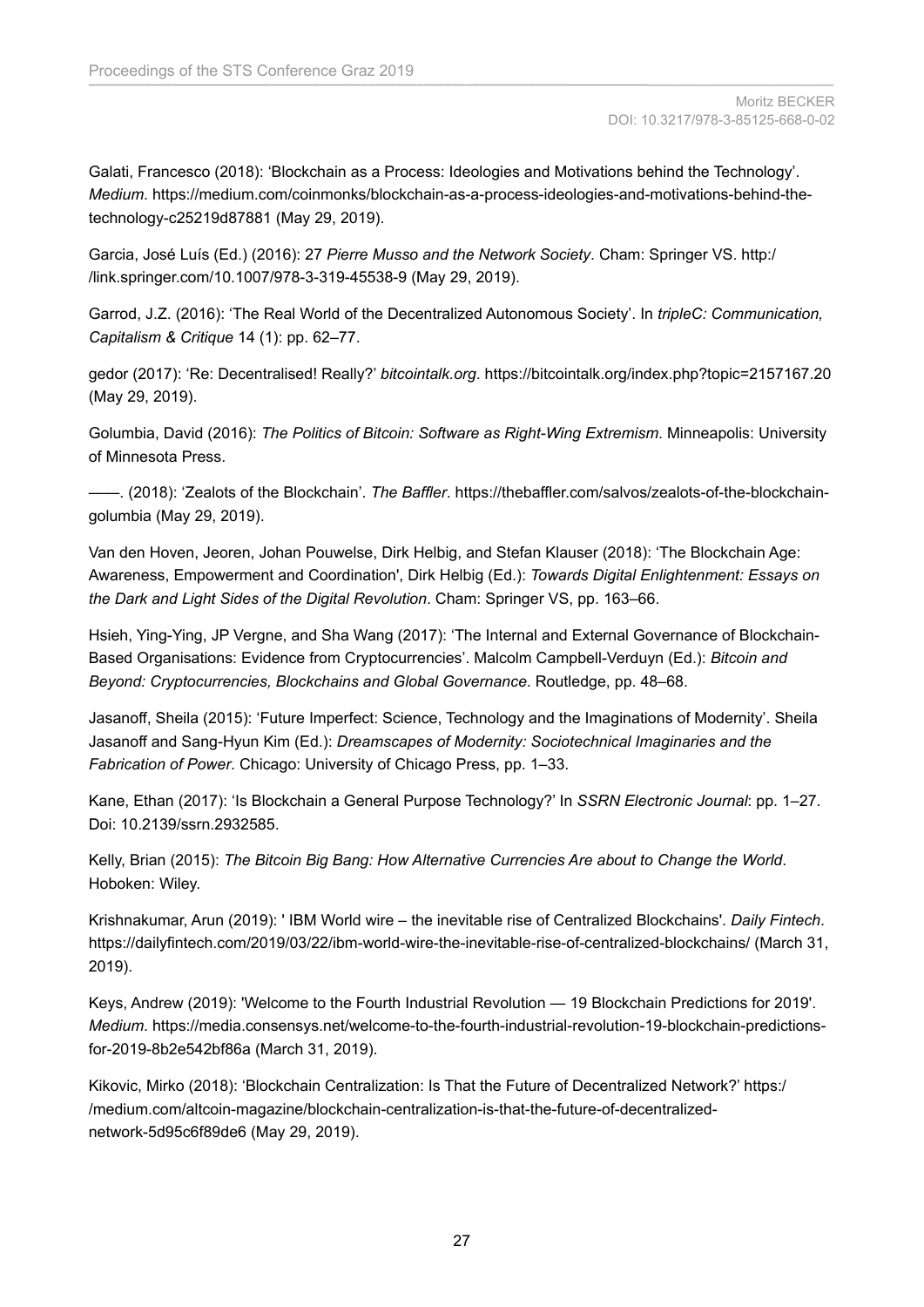Kow, Yong Ming, and Caitlin Lustig (2018): 'Imaginaries and Crystallization Processes in Bitcoin Infrastructuring'. In *Computer Supported Cooperative Work (CSCW)* 27(2): 209–32. Doi: 10.1007/ s10606-017-9300-2.

Malcom, Jeremy (2013): 'Internet Freedom in a World of States'. http://www.intgovforum.org/cms/wks2013/ workshop\_background\_paper/64\_1367863304.pdf (March 29, 2019).

Metry, Mark (2017): 'Blockchain Technology Is the Most Significant Invention since the Internet and Electricity'. *Medium*. https://medium.com/@markymetry/blockchain-technology-is-the-most-significantinvention-since-the-internet-and-electricity-f2d44a631ef6 (May 29, 2019).

Nakamoto, Satoshi (2008): 'Bitcoin: A Peer-to-Peer Electronic Cash System'. https://bitcoin.org/bitcoin.pdf (March 31, 2019).

Pfotenhauer, Sebastian, and Sheila Jasanoff (2017): 'Panacea or Diagnosis? Imaginaries of Innovation and the "MIT Model" in Three Political Cultures'. In *Social Studies of Science* 47 (6): pp. 783–810. Doi: 10.1177/0306312717706110.

Redshaw, Tom (2017): 'Bitcoin beyond Ambivalence: Popular Rationalization and Feenberg's Technical Politics'. In *Thesis Eleven* 138(1): pp. 46–64. Doi: 10.1177/0725513616689390.

Rousseau, Jean-Jaques (2013): *The Social Contract*. Ware: Wordsworth Editions Ltd.

Sarrouy, Olivier (2019): 'Aragon Nest'. *Aragon*. https://aragon.org/project/grants/ (May 29, 2019).

Savage, Mike (2009): 'Against Epochalism: An Analysis of Conceptions of Change in British Sociology'. *Cultural Sociology* 3 (2): 217–38.

Schrape, Jan-Felix (2019): 'Technology and the Promise of Decentralization: Origins, Development, Patterns of Arguments.' In *Stuttgarter Beiträge zur Organisations- und Innovationsforschung, SOI Discussion Paper* 1: pp. 5–24. Doi: http://hdl.handle.net/10419/194289.

Schumpeter, Joseph A. (1991): *The Economics and Sociology of Capitalism*. Princeton: Princeton University Press.

Scott, Brett (2013): 'So You Want to Invent Your Own Currency'. *Aeon*. https://aeon.co/essays/so-you-wantto-invent-your-own-currency (May 29, 2019).

Seguin, Patrick (2018): 'Back to Basics: Decentralization and Society'. *Medium*. https://hackernoon.com/ back-to-basics-decentralization-and-society-df3154d30928 (May 29, 2019).

Seward, Zachary M. (2013): 'Real Money Starts to Pour into Math-Based Currencies like Bitcoin'. *Quartz*. https://qz.com/73379/real-money-starts-to-pour-into-math-based-currencies-like-bitcoin/ (May 29, 2019).

Sharma, Toshendra Kumar (2018): 'Is Blockchain Comparable to "the New Internet"?' *Blockchain Council*. https://www.blockchain-council.org/blockchain/is-blockchain-comparable-new-internet/ (May 29, 2019).

Sitrin, Marina (2012): *Everyday Revolutions: Horizontalism and Autonomy in Argentina*. London; New York: Zed Books. http://site.ebrary.com/id/10603026 (May 29, 2019).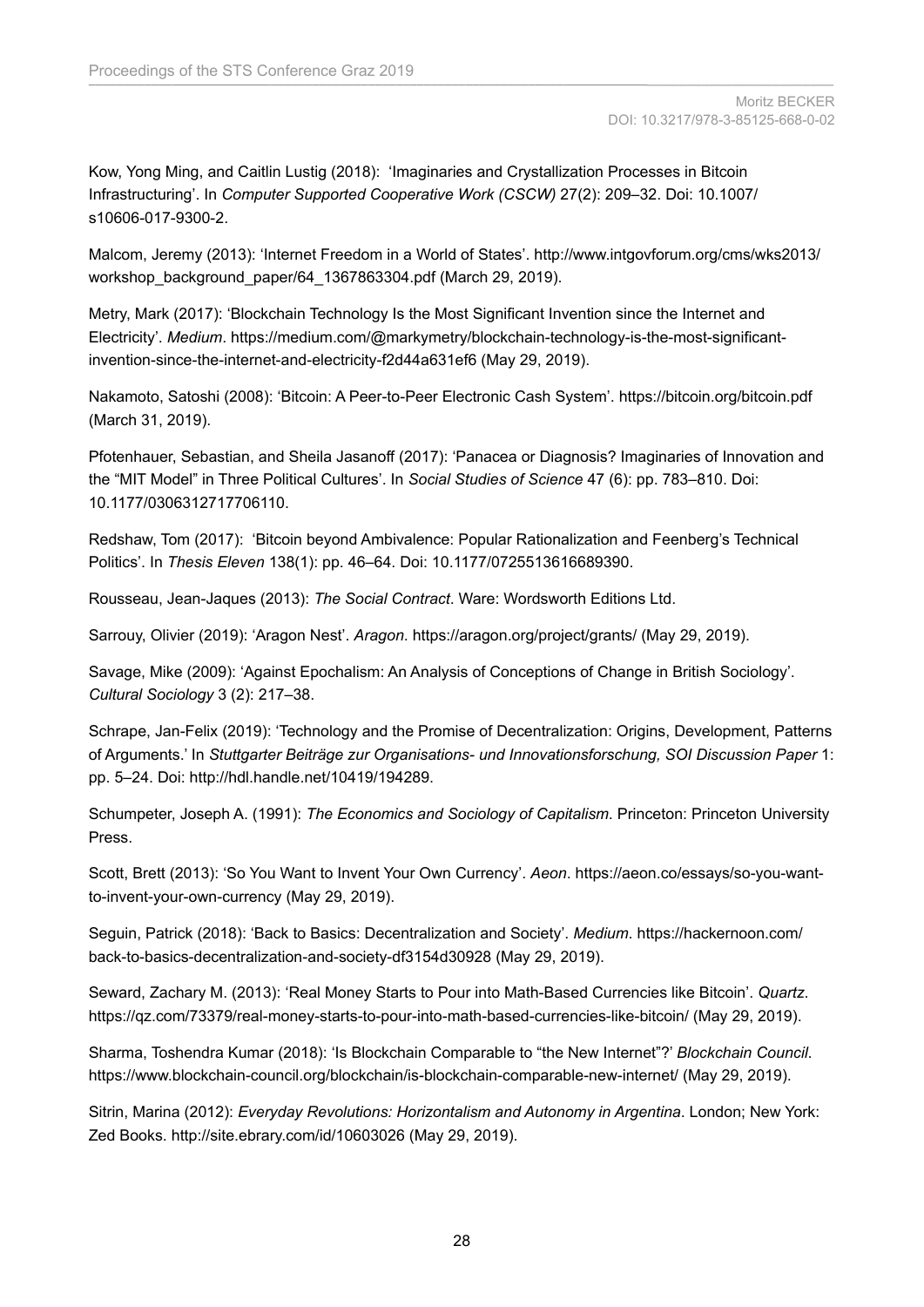Swan, Melanie (2015): 'Blockchain Thinking: The Brain as a DAC(Decentralized Autonomous Organization'. In *IEEE Technology and Society Magazine*: pp. 41–52.

Swartz, Lana (2016): 'Blockchain Dreams: Imagining Techno-Economic Alternatives After Bitcoin', Manuel Castells (Ed.): *Another Economy Is Possible: Culture and Economy in a Time of Crisis*. Malden: Polity, pp. 82–105.

Tapscott, Don, and Rik Kirkland (2016): 'How Blockchains Could Change the World. Interview with Don Tapscott'. *McKinsey&Company*. https://www.mckinsey.com/industries/high-tech/our-insights/howblockchains-could-change-the-world (May 29, 2019).

Tapscott, Don, and Alex Tapscott (2016): *Blockchain Revolution: How the Technology behind Bitcoin Is Changing Money, Business, and the World*. New York: Portfolio Penguin.

Tomasicchio, Amelia (2018): 'Ethereum Block Reward Will Be Halved'. *The Cryptonomist*. https:/ /cryptonomist.ch/en/2018/08/31/ethereum-block-reward/ (May 29, 2019).

Tozzi, Christopher J. (2017): *For Fun and Profit: A History of the Free and Open Source Software Revolution*. Cambridge: The MIT Press.

Tschorsch, Florian, and Björn Scheuermann (2016): 'Bitcoin and Beyond: A Technical Survey on Decentralized Digital Currencies'. In *IEEE Communications Surveys & Tutorials* 18 (3): pp. 2084–2123.

Turner, Fred (2006): 'How Digital Technology Found Utopian Ideology: Lessons From the First Hackers' Conference'. In *Critical Cyberculture Studies: Current Terrains, Future Directions*, eds. David Silver and Adrienne Massanari. New York: New York University Press, 257–69.

Vidan, Gili, and Vili Lehdonvirta (2018): 'Mine the Gap: Bitcoin and the Maintenance of Trustlessness'. In *New Media & Society* 21 (1): pp. 42–59. Doi: 10.1177/1461444818786220.

Volpicelli, Gian (2015): 'Smart Contracts Sound Boring, But They're More Disruptive Than Bitcoin'. *Vice*. https://www.vice.com/en\_us/article/pgaxjz/smart-contracts-sound-boring-but-theyre-more-disruptive-thanbitcoin (May 29, 2019).

Wagener, Andreas (2018): 'Politische Disruption: Die Digitalisierung der Politik und die libertäre Technologie der Blockchain', Andreas Liebhold, Tom Mannewitz, Madeleine Petschke und Tom Thiene (Eds.): Demokratie in unruhigen Zeiten: Festschrift für Eckhard Jesse. Nomos, Baden-Baden, pp. 387-398.

Winner, Langdon (1997): 'Cyberlbertian Myths and the Prospects for Community'. http://homepages.rpi.edu/ ~winner/cyberlib2.html (May 29, 2019).

Wüst, Karl, and Arthur Gervais (2018): 'Do You Need a Blockchain?' In *Zug: IEEE*, 45–54. https:/ /ieeexplore.ieee.org/document/8525392/ (May 29, 2019).

Xu, Hitters (2018): 'Decentralization Is the Essence of Blockchain'. https://medium.com/nebulasio/ decentralization-is-the-essence-of-blockchain-ccc9e7ba839c (May 29, 2019).

Yermack, David (2015): 'Is Bitcoin a Real Currency? An Economic Appraisal', David Lee (Ed.) *Handbook of Digital Currency: Bitcoin, Innovation, Financial Instruments, and Big Data*. Amsterdam: Elsevier/ AP, pp. 31– 43.